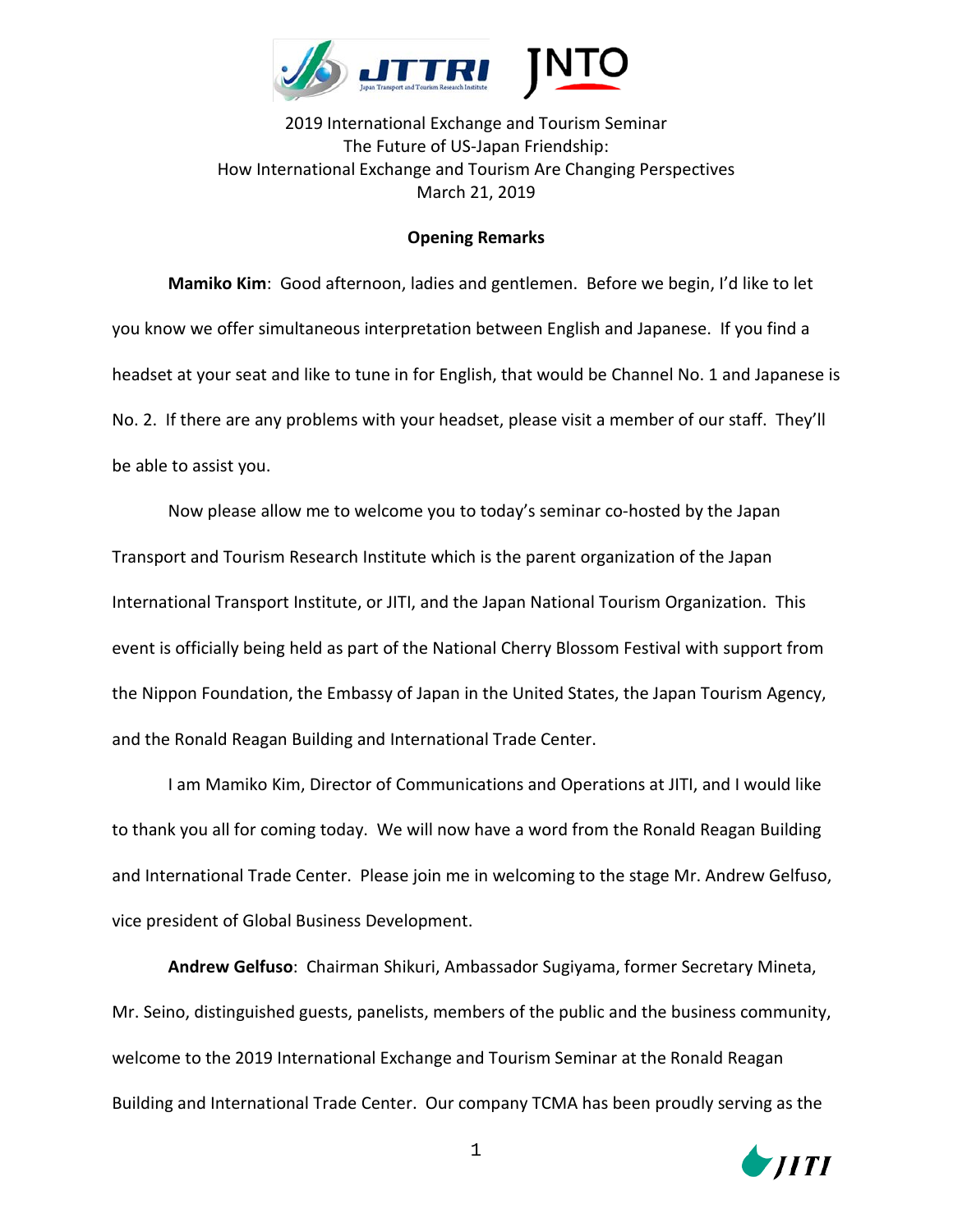

operator of this unique, one of a kind facility for the past 20 years through a unique publicprivate partnership with the U.S. General Services Administration. It's a three-and-a-half million square foot facility that has a mix of public and private sector tenants as well as 29 rooms such as this for meetings, galas, conference spaces, trade events, national days, weddings and all kinds of interesting things.

Each year we have about 2500 events here in this building and about a million-and-ahalf guests from all over the world. One of the services that we have here, we host incoming trade missions and we do business matchmaking for businesses trying to find a connections or investment in the D.C., Virginia, Maryland area. Through our connections with the World Trade Center Association, we have 300 partners in a hundred countries around the world where we're able to open doors on behalf of local small and mid-size exporters to connect with new partners.

For over a hundred years Japan and the United States have enjoyed a relationship and friendship like no other. In 1912, as many of you know, the mayor of Tokyo gifted the city of Washington with the beautiful cherry blossom trees. Every year the city celebrates that friendship and those fantastic trees with an annual festival and a parade. It truly brings together the city in a wonderful celebration after what can be some fairly dark and dreary winter days here in our nation's capital.

In more recent years there was the TOMADACHI Initiative in 2011 which originated the response in the need for assistance after the Great East Japan Earthquake. Our building and our company in particular have had outstanding relationships with Japanese organizations. In 2014 we had the pleasure of hosting the Hanami After Dark with the US-Japan Council. In fact,

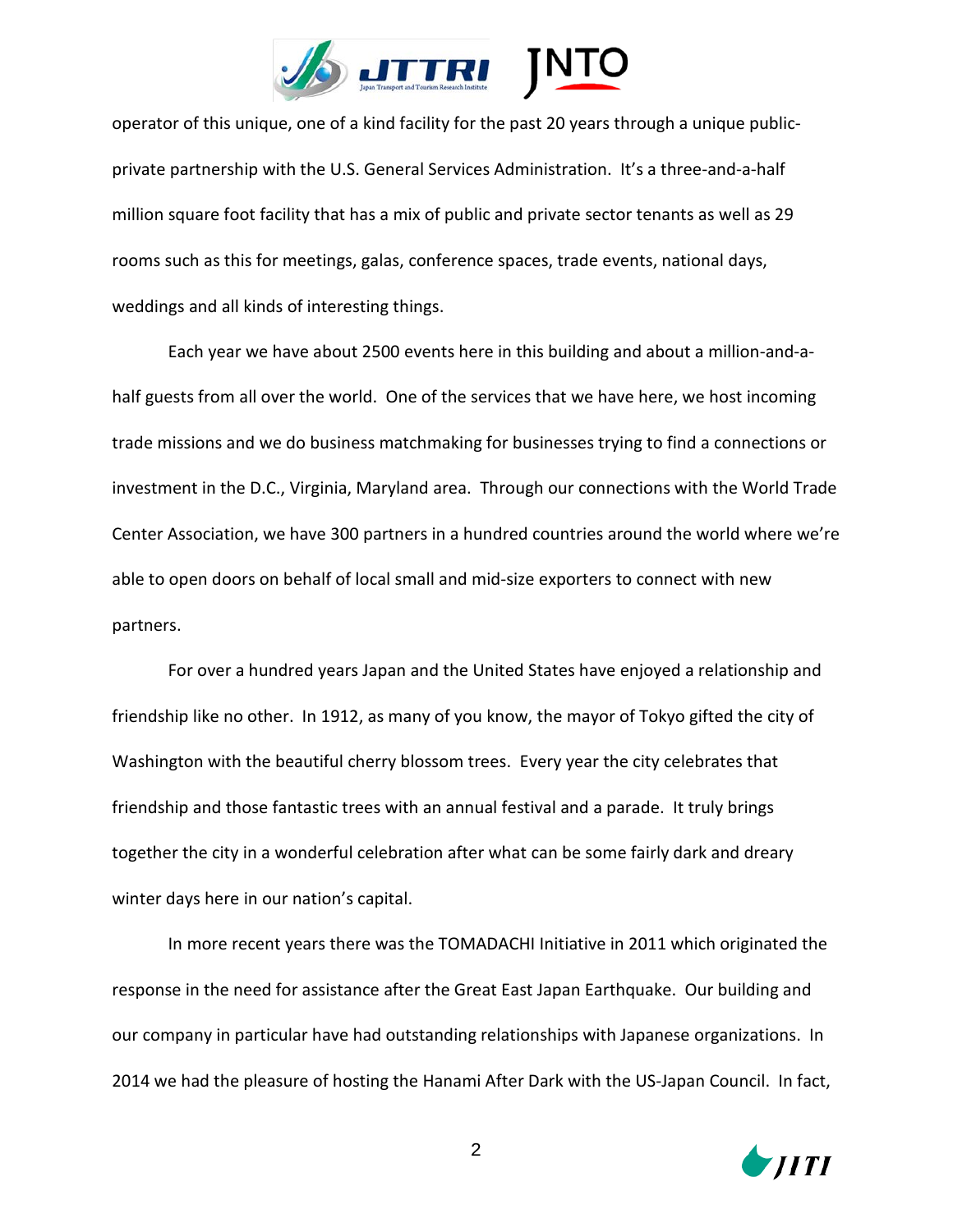

we still use photos of that tuna being prepared from that night in our marketing materials. In 2016 we hosted the CineMatsuri with Japan America Society for a screening of *Persona Non-Grata*. Just last year we hosted a farewell lunch for His Excellency Ambassador Sasae. These events bring together Washington, D.C. and create community engagement within the city.

I first began working with the Japanese Embassy here in Washington, D.C. when Ambassador Fujisaki had first arrived. We developed a very close personal friendship. I worked with him and later Ambassador Sasae to promote trade and tourism between the US and Japan. I'm excited to strengthen my relationship with Ambassador Sugiyama. Through my work on the Board of Directors at the National Cherry Blossom Festival, we have some exciting times coming up ahead for us. Just tomorrow night we have the Pink Tie Party here in this facility where we'll have the Mayor's Office and the State Department and about a thousand people from the city all in this building to celebrate the launch of spring. To us, that means the Pink Tie Party, so we're super excited about that.

I've been to your beautiful country numerous times. I was in the U.S. Department of Commerce for a while and I worked closely with our offices in Tokyo and Osaka. But when I had a chance to go out and have some fun, I really enjoyed my time at Kyoto and Okinawa as well. I'm thrilled to hear from the experts today on international exchange and tourism between the U.S. and Japan. It's always amazing when I see the numbers of how much revenue is tied to tourism compared to the movement of goods and services, how tourism isn't always thought of us an integral part of trade and economic development but I think those of us in this room know how important it really is.

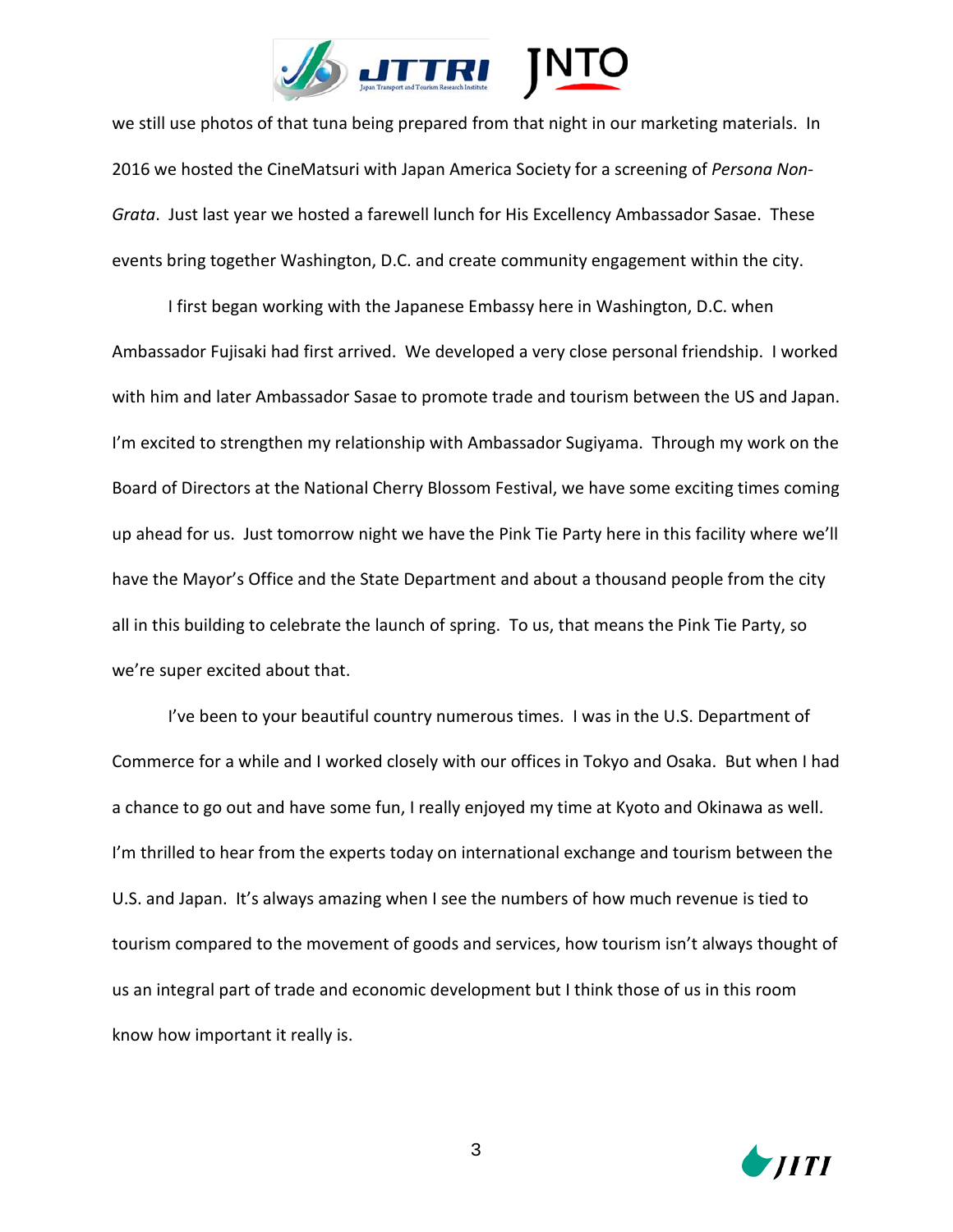

I'm interested to learn what measures can be taken to deepen the international exchange between the U.S. and Japan. Public transportation and the rail system are absolutely world-class in the country of Japan, and I've had the pleasure to see that first-hand through many of my trips. We're excited again as I mentioned to be hosting the Pink Tie Party tomorrow. It will be interesting to see how the technology behind the maglev trains and their ability to go 300 miles per hour cutting travel times by more than half of conventional trains, and how that technology would advance, and how it will impact the world in the years ahead.

But with that, I hope that any of you who are available can join us for the Pink Tie party tomorrow. I wish you a fantastic day today. I'm glad to see you all here at the Ronald Reagan Building and International Trade Center. Thank you so much.

**Mamiko Kim**. Thank you, Mr. Gelfuso. To open our seminar, Mr. Masufumi Shikuri, the chairman of the Japan Transport and Tourism Research Institute, would like to make some remarks. To briefly introduce Chairman Shikuri, before assuming the current position in June of 2018, he held many executive positions at the Ministry of Land, Infrastructure, Transport and Tourism of Japan including positions of Vice Minister from 2008 to 2012, Deputy Vice Minister, the Minister Secretary, and many more. Since April of 2014 Mr. Shikuri has also served as the Chairman of the International High-Speed Rail Association. Without further ado, please welcome Mr. Shikuri.

**Masufumi Shikuri**: Good afternoon ladies and gentlemen. I am Masufumi Shikuri, the Chairman of the Japan Transport and Tourism Research Institute. I would like to express thanks for the attendance of the Honorable Norman Mineta, the former Secretary of Transportation; and, the Honorable Shinsuke Sugiyama, Ambassador of Japan to the United States. Also, I'm

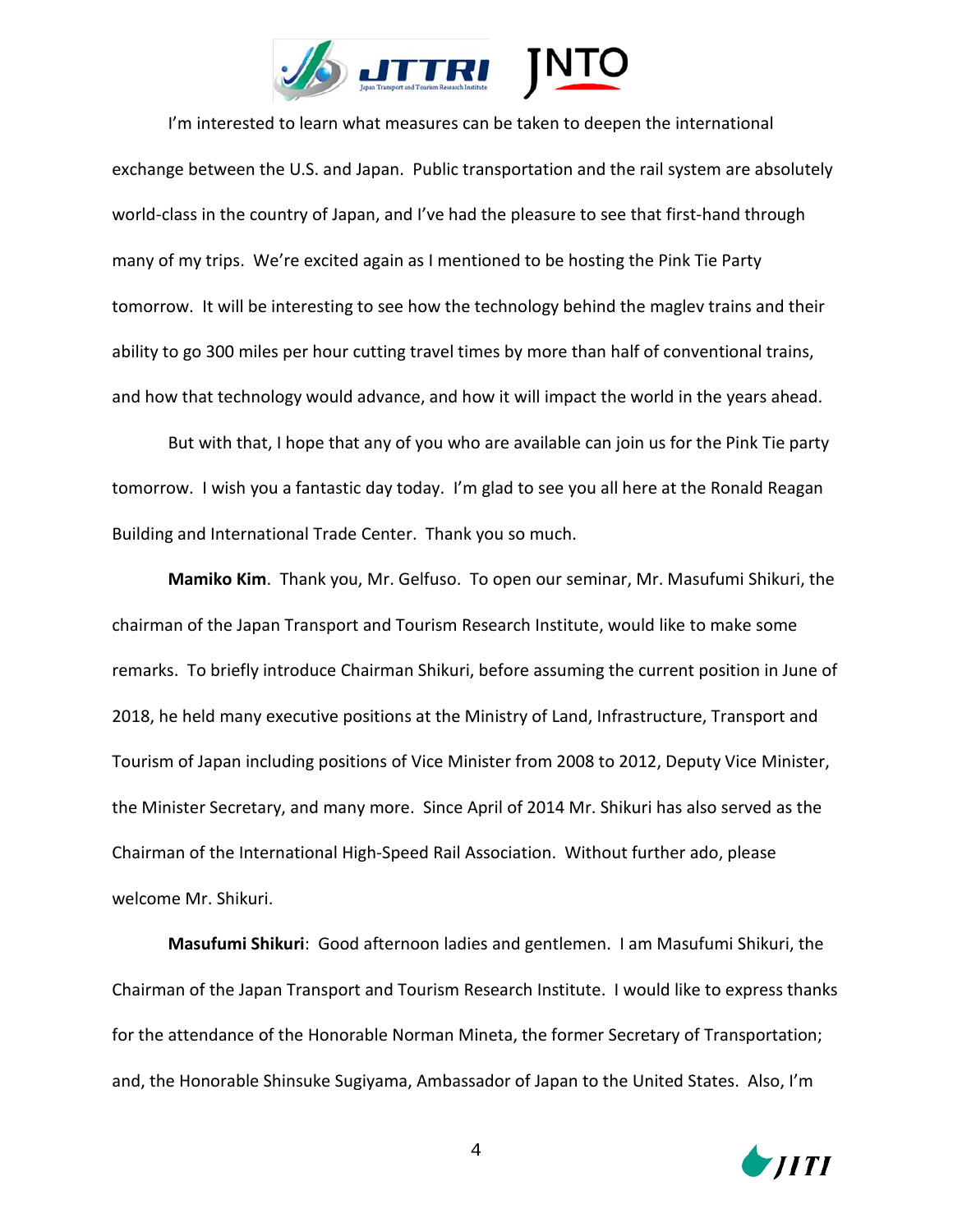

delighted to have all of the distinguished speakers and guests from both the U.S. and Japan participating in our seminar. In addition, I would like to extend my appreciation for the support from our co-sponsor President Satoshi Seino, the President of the Japan National Tourism Organization, JNTO. On behalf of the hosts of this seminar, I welcome you all here today.

This year's National Cherry Blossom Festival officially opened yesterday inaugurating a season of spring's celebration at the events in the D.C. areas. While the cherry blossoms began as a symbol of spring in Japan, I have heard that they are now loved by Americans in Washington, D.C. and across the United States. At this commemorative moment of the cherry blossom season, we hold this seminar as an opportunity to discuss from various perspectives the future of international exchange and tourism between the United States and Japan.

More than one hundred years ago Japan gifted the original cherry trees to Washington, and in exchange Japan received America's iconic dogwood trees, which people across Japan still cherish to this day. Just like these trees travelled across the Pacific Ocean, it would be my lifelong dream for exchange to extend and the friendship to continue blossoming between our two countries.

The strength of the relationship between the U.S. and Japan has continuously grown. About 8 years ago, in the aftermath of the Great East Japan Earthquake of March 11, 2011, the United States Military and the Japan Self-Defense Forces successfully worked together on Operation Tomodachi to provide immediate humanitarian relief to the Tohoku region. Built upon these foundations of cooperation and spirit of friendship, the United States Embassy in Tokyo under the leadership of Ambassador John Roos and the US-Japan Council did a launch of

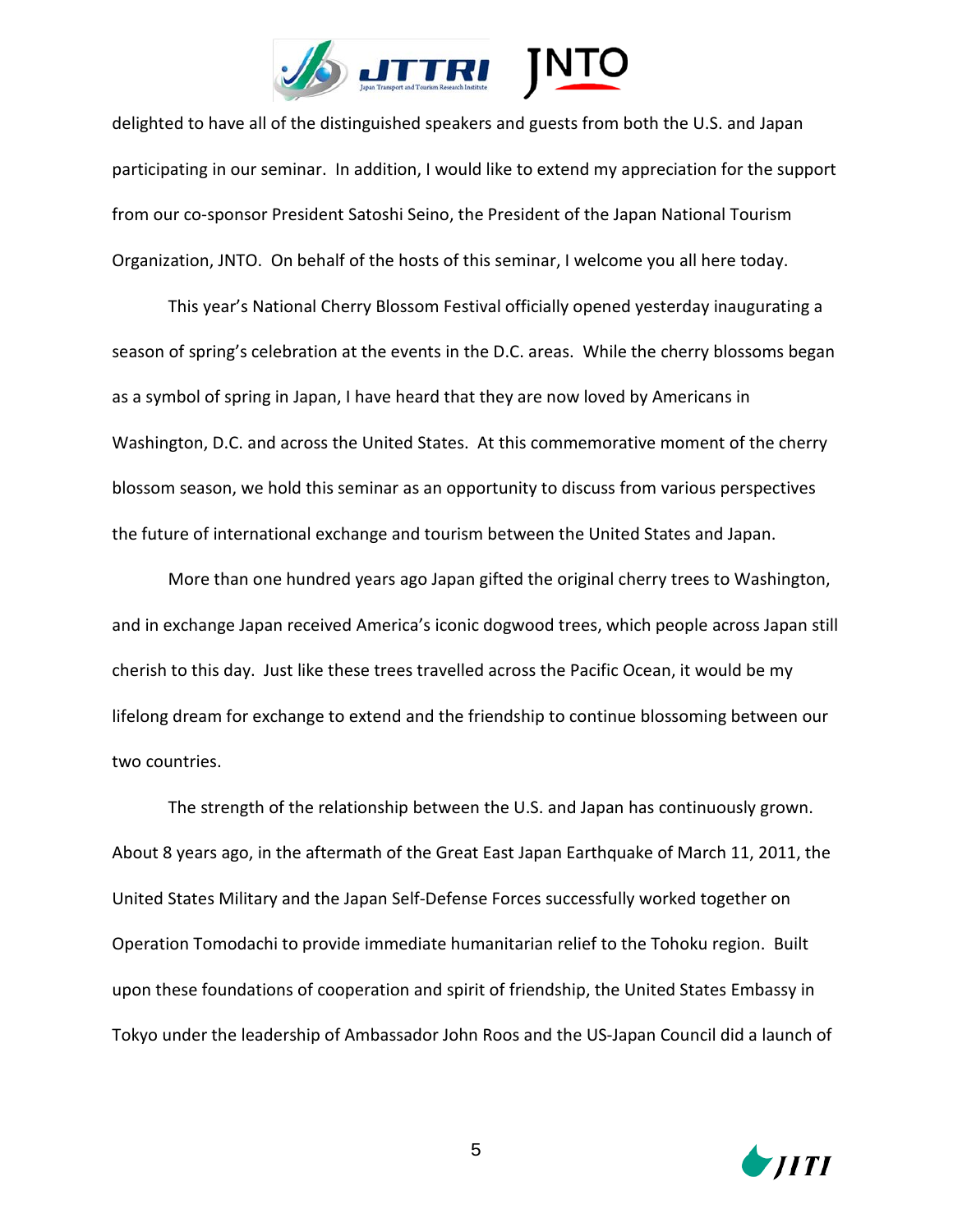

the Tomodachi Initiative. To this day many Japanese people are extremely grateful for this initiative.

Another initiative encouraging the U.S.-Japan friendship is Japan 2019 hosted by the Japan Foundation in close collaboration with the Embassy of Japan in the United States. This program aims to broaden understanding and interests in Japanese culture in the United States, and features a series of events, including the Life of Animals in Japanese Art at the National Gallery of Arts in Washington, D.C. from May to July. The U.S.- Japan relationship is one of most intimate relationships in the world and has continuously deepened over time, thanks to numerous initiatives such as these.

Even in the area, with the spread of IOT, internet of things, people-to-people exchanges and face-to-face communication plays a great role in international relations as well as human relations. It remains unchanged that the people's diplomacy is given equal weight as government diplomacy. Comings and goings of people between the United States and Japan, which now exceeds 5 million per year, has become the concrete pillar of exchange between the two countries. The United Nations World Tourism Organization, UNWTO, asserts that tourism can play a key role as a catalyst for world peace and development. In this sense, international exchange and international tourism serve the same function. International tourism maybe said to be the beginning and part of international exchange.

With the awareness of these issues, we have prepared today's seminar, *The Future of US-Japan Friendship: How International Exchange and Tourism Are Changing Perspectives*, which I will introduce briefly. During the first part of today's seminar, former Secretary of Transportation Mineta and JNTO President Seino will give keynote speeches. Secretary

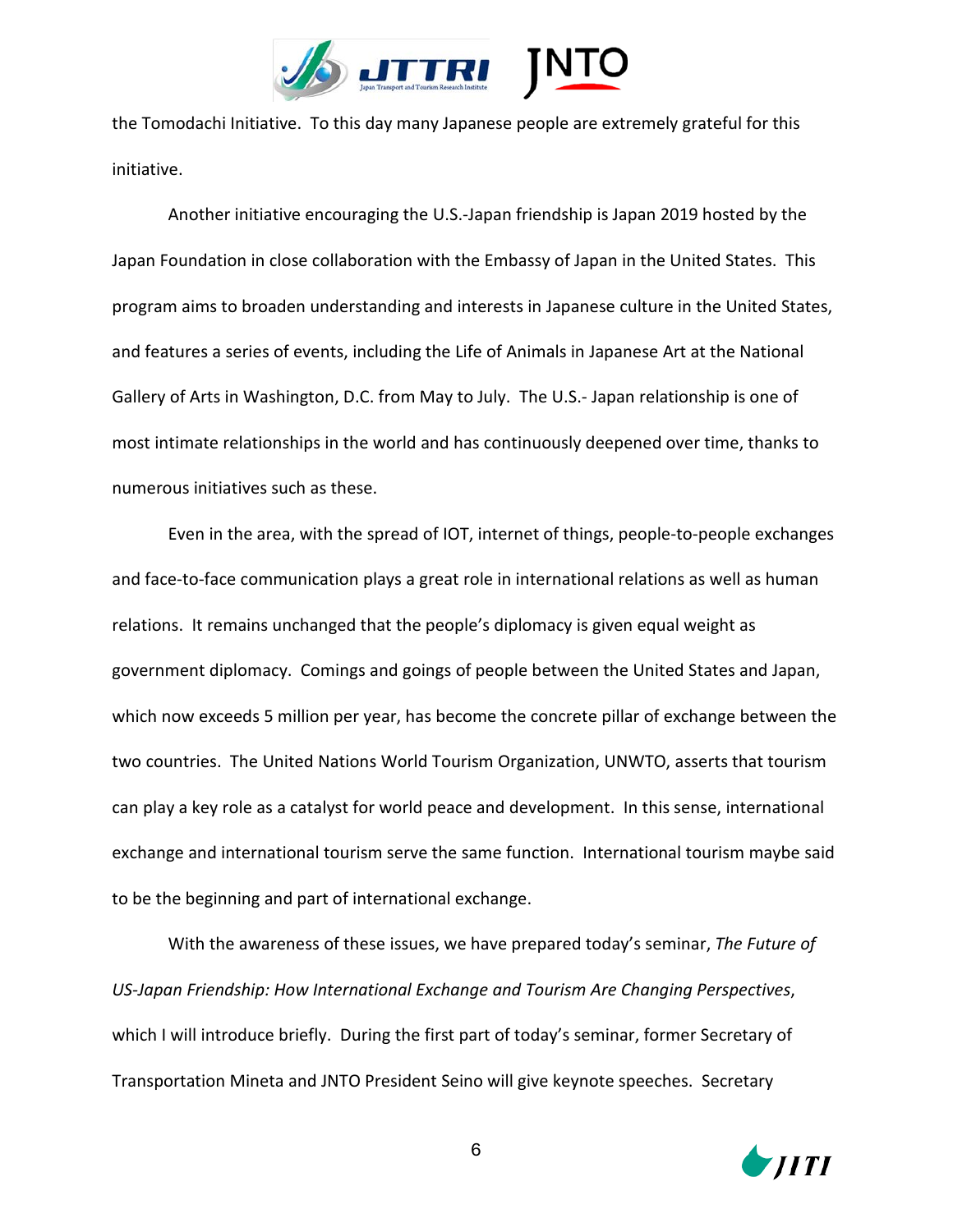

Mineta's career has included extensive experiences in public services including being the Secretary of United States Department of Transportation and the Secretary of Commerce as well as various executive positions such as Honorary Chairman of the Board of Trustees for the Japan American Society of Washington, D.C.

After the speeches, a panel of experts from the U.S. and Japan will continue the discussion of how international exchange and tourism are changing the perspectives of the U.S.-Japan friendship. We have invited them to express their thoughts on the current situation and issues of exchange between the United States and Japan. I myself am looking forward to hearing the discussions of our specialists today. As a host, I believe that today's seminar will be fruitful for all people in related fields and will produce beneficial solutions towards creation of a new dawn for international exchange and tourism between the United States and Japan. Thank you very much.

## **Honorable Guest Remarks**

**Mamiko Kim**: Thank you, Chairman Shukuri. Now I have the honor to introduce to you the Ambassador of Japan to the United States, Shinsuke Sugiyama. Ambassador Sugiyama presented his credentials in March of 2018. He has served in a variety of high-ranking posts in the Ministry of Foreign Affairs such as Vice Minister for Foreign Affairs and Director General of the Asian and Oceanian Affairs Bureau. In addition, his overseas assignments have included multiple positions at Embassies of Japans all over the world such as Political Minister at the Embassy of Japan in Korea and deputy chief of Missions at the Embassy of Japan in Egypt. We are appreciative that he was able to be here with us today and we are delighted to welcome him. Please join me in welcoming Ambassador Sugiyama.

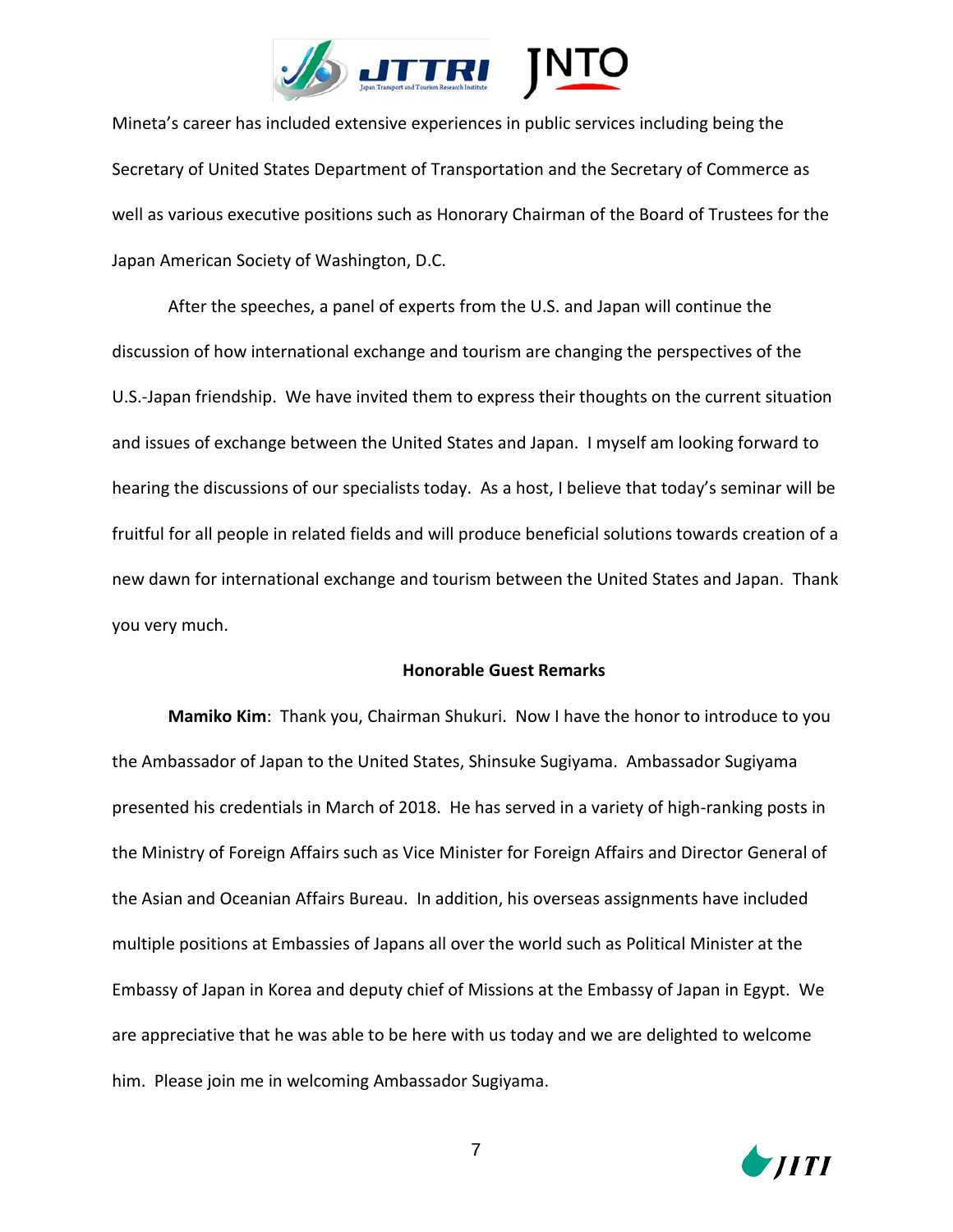

**Shinsuke Sugiyama:** Well, thank you for your kind introduction. The previous speakers, in particular Andrew Gelfuso, seemed to have already said some points which I was about to try to say. One thing is that today's a rather rainy day unfortunately, but this means that the spring seems to be coming up. This year is my first year. Actually, in two days from today, this Saturday, my beloved, my Yoko and I shall be in Washington, D.C. as an envoy and envoy's wife for one year. Twelve months. I don't think I knew how bad it was last winter, but I can tell you that this winter was really stupidly bad. The low temperature was as low as 6 or 7 and the highest temperature amazingly was as low as 16 or 17 or something at some point in time.

But these very sudden heavy winters seem to have given us a great opportunity. Why? Because the cherry blossoms seems to be able to wait until the time when we are celebrating, that we are hosting the celebration and we are having events and something in the midst of presumably and hopefully colorful full blossom of cherry trees. I was told that at the time of Fujisaki or even Sasae that normally cherry blossom trees have gone at the time. And we are celebrating that by the middle of March or something, so it is in a sense that we are very unlucky to have this really dreadfully chilly weather, which is really dreadfully chilly but in a sense we are being given luck to able to celebrate in the midst of cherry blossom tree.

Now Secretary Mineta, Mr. Shukuri, Mr. Seino and friends old and new, the distinguished guests, ladies and gentlemen, good afternoon and thank you for inviting me to a very important and memorable kind of occasion. This is something which Andrew Gelfuso said something about, you know, ambassadors normally don't wear pink ties like me. I didn't go until tomorrow, the day after tomorrow or something. Normally I wear something subdued and nice, subdued blue or red and something. But because of this, it's the beginning of cherry

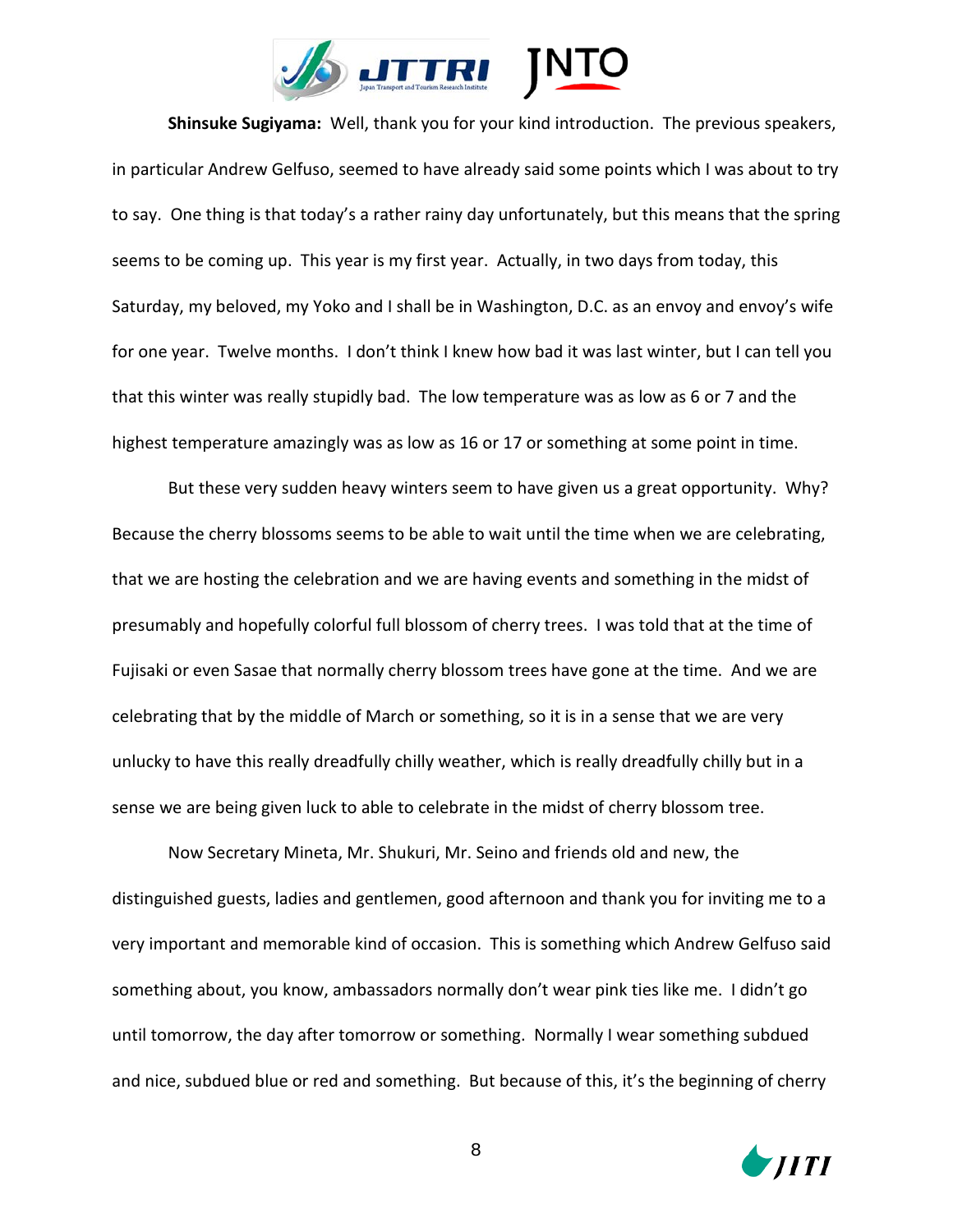

blossoms, specifically my wife told me you must wear a pink tie. Actually, for that matter, I went to some tie shop to select a couple of neckties.

But in two days we have the official opening of the National Cherry Blossom Festival. I'm wearing another pink tie to celebrate the beginning of that season on this coming I think Saturday at the Warner Theater. It's something which I did last time. This seminar is truly in the spirit of the festival. The National Cherry Blossom Festival is the largest and most public expression of U.S.-Japan friendship.

Now usually when I give remarks on the US-Japan friendship, I talk about our economic partnership in trade or security alliance and something to do with DPLK and elsewhere. I also talk about our shared values, diplomacy, freedom of speech, market economy, free trade, and how those values bind us together. But today I want to say a few words about the bond created not by economics, not by trade, not by security, not by treaty, not by certain interests but the bonds created by the understanding through travel.

Speaking as an ambassador, I believe in the understanding that comes from travel advances the cause of diplomacy. This is why our governments believe so wholeheartedly in cultural exchanges. When Japanese and Americans meet, it puts faces and friendship where before there was only a general perception of national policy on papers. For example, I understand 850,000 Americans work directly in Japanese-owned factories and offices here in the United States of America. Now what is the outcome of that? The result is that Japanese and Americans are working side-by-side on a daily basis on the same spot. They are coming to know each other and trust each other. They are people not just a thread to hold policy. Not

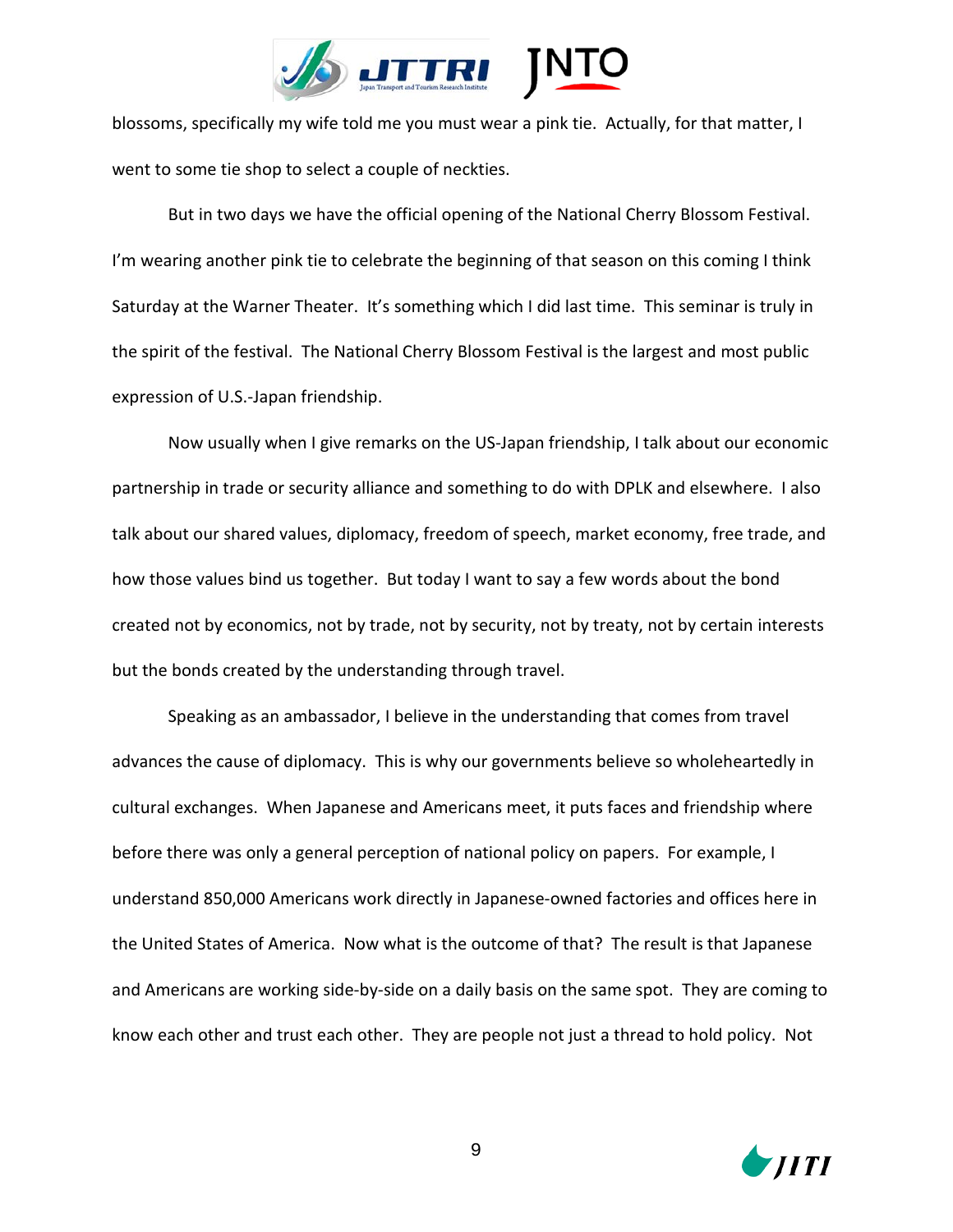

just a treaty paper but the people. Those connections are important to our larger relationship and friendship.

Now the same is true when Americans and Japanese meet while travelling. Americans became real to me when I lived in Washington for the first time some 37 years ago or something and this time too. Egyptians became real to me when we started living in Cairo. South Koreans are whom I love because of the rich history, we say they are more than fouryears-and-a-half or something, became real to me when we lived in Seoul. The English or British became real to me when I later went into University College at Oxford. Other people became real to me when I travel to their each country.

They say that to see is to believe. You read things. You see some video or something. It is only one thing. But to be there, to live there hopefully, but to be there for two days, three days, one week, 2 weeks make a whole sort of total difference. That is the meaning of living there. That is the real meaning of travelling up around the countries or regions and somewhere. Actually, I'm being instructed by my prime minister and the leadership that I must not stay only inside of this belt in Washington, D.C. I must go all around the 50 states to see the governors, or lawmakers, or the local people or whatever. After all, this is *the* United States of America. A passport, I don't think I need a passport to go to Hawaii or San Francisco.

But a passport is not just a book with stamps of the countries someone has visited. A passport is a book of understanding and appreciation. This is why promoting inbound tourism has been one of most important initiatives and policy target for the Japanese government within the frame of so-called Abenomics.

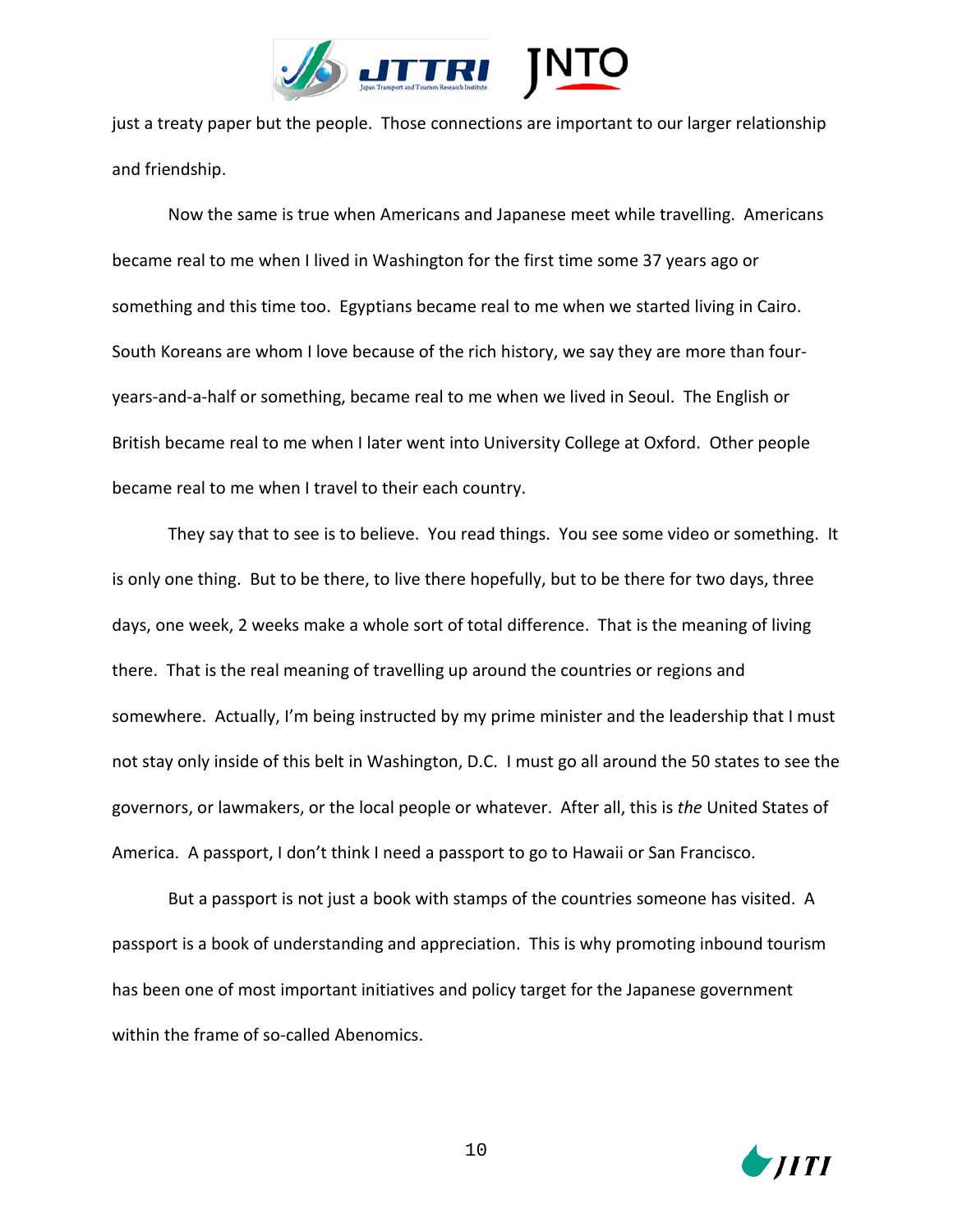

Total number of foreign tourists visiting Japan reached a record high of about 31.2 million last year. Actually, the target was much, much below. We didn't anticipate that this much was able to be materialized. The Japanese government now hopes to reach the goal of 40 million tourists for 2020, the year that Japan is hosting the Olympics and Paralympics. I believe this is not a dream. I believe this is something doable and we are now heading for that goal.

You already know the numbers we got in travel between U.S. and Japan, so I will not repeat those. For those Americans who cannot travel to Japan, maybe I have to be rather a propagandist on the part of my government. Yet, this day's Cherry Blossoms Festival is not a part of Japanese Embassy's official propaganda. This has been done primary by the standing committee of American people. We are here to help them do things. The majority of the financial sources come from U.S. industries, not Japanese industries. Of course we are to help them, but more of the majority's coming from the American companies.

So for those who cannot immediately make a travel to Japan, the Cherry Blossoms Festival is a wonderful occasion of learning about Japan. Visitors to the festival really do get a taste and sense of Japan. I was thinking the other day the only thing that I could make the festival more Japanese would be if and every one of those thousands of cherry trees we put a Japanese persons. A cherry tree is great but a person is even, much, much better. And that is the value of travel.

So let me bring this to a close by saying thank you for inviting me today and thank you for all you're doing to increase the travel and ties between our two countries closer. Thank you very much indeed.

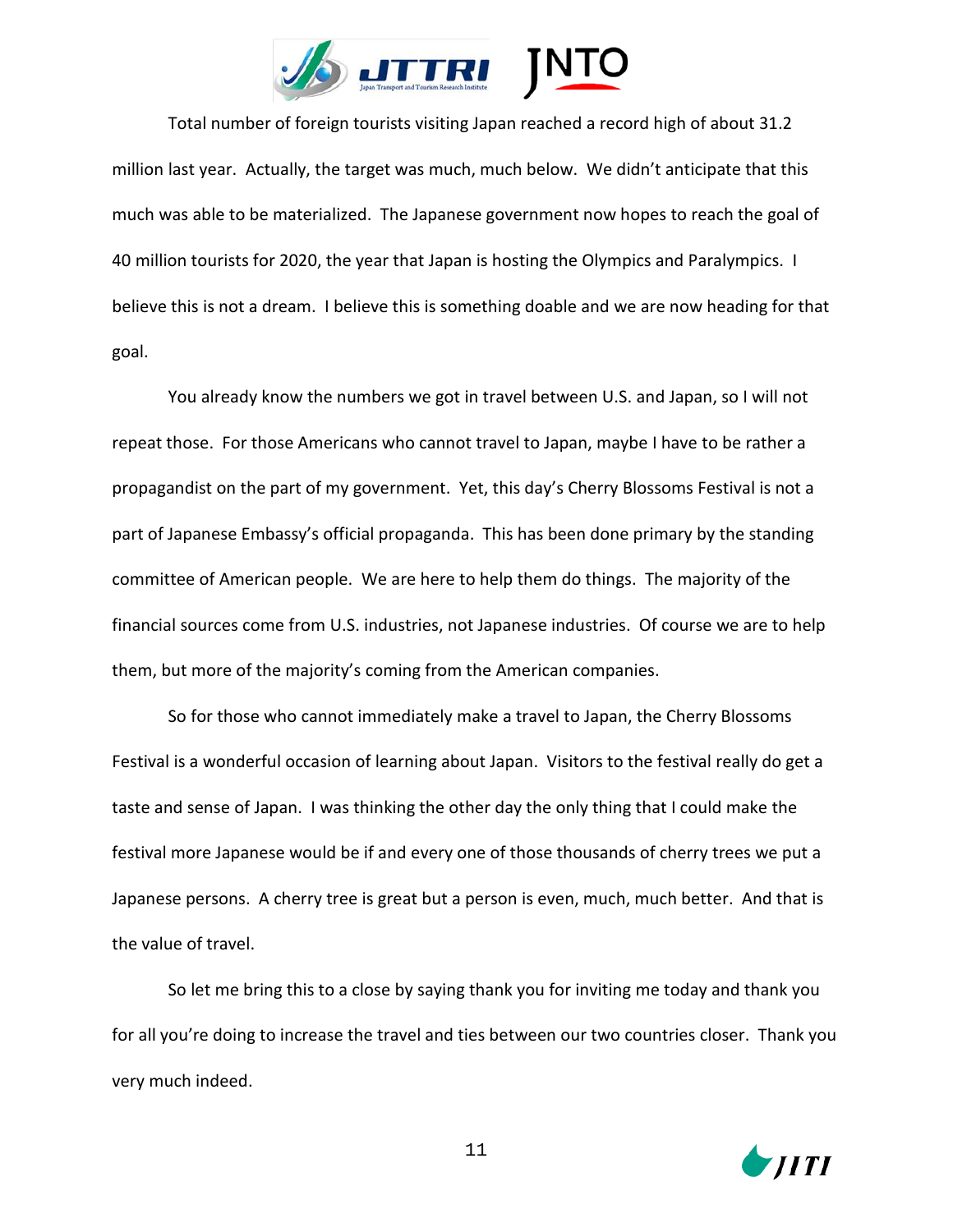

## **Keynote Speeches**

**Mamiko Kim**: Thank you, Ambassador Sugiyama. Now let's begin our program. As you see on the agenda, the seminar consists of two sessions - the keynote speeches, and the panel discussion and audience Q&A. For the first session we have assembled two speakers who have a great knowledge of the U.S.-Japan relationship and the importance of international exchange in solidifying this connection. A coffee break will follow the keynote speeches, and then we'll have a panel discussion starting with short presentations from our panelists and followed by questions from our moderator and then the audience.

Our first speaker today is the Honorable Norman Mineta, former U.S. Secretary of Commerce under President Clinton and former U.S. Secretary of Transportation under President George W. Bush. His career has included accomplishments in economic development, foreign domestic trade, civil rights and more.

A Presidential Medal of Freedom recipient, Secretary Mineta built trust in transport as he guided the creation of the TSA which is an agency with over 65,000 employees making it the largest mobilization of a federal agency since World War II. He is currently the president and CEO of Mineta and Associates, and Honorary Chairman of the Board of Trustees at the Japan America Society of Washington DC. We are honored that he was able to take time out of his schedule to speak with us today. Please join me in welcoming Secretary Mineta.

**Norman Mineta:** Kim, thank you very much for your kind and generous introduction. Let me first thank all of you for taking time from your own busy schedules to be here at this very important and wonderful conference. When you think about international exchanges and tourism, I think about transportation because it's really the basis for international exchange in

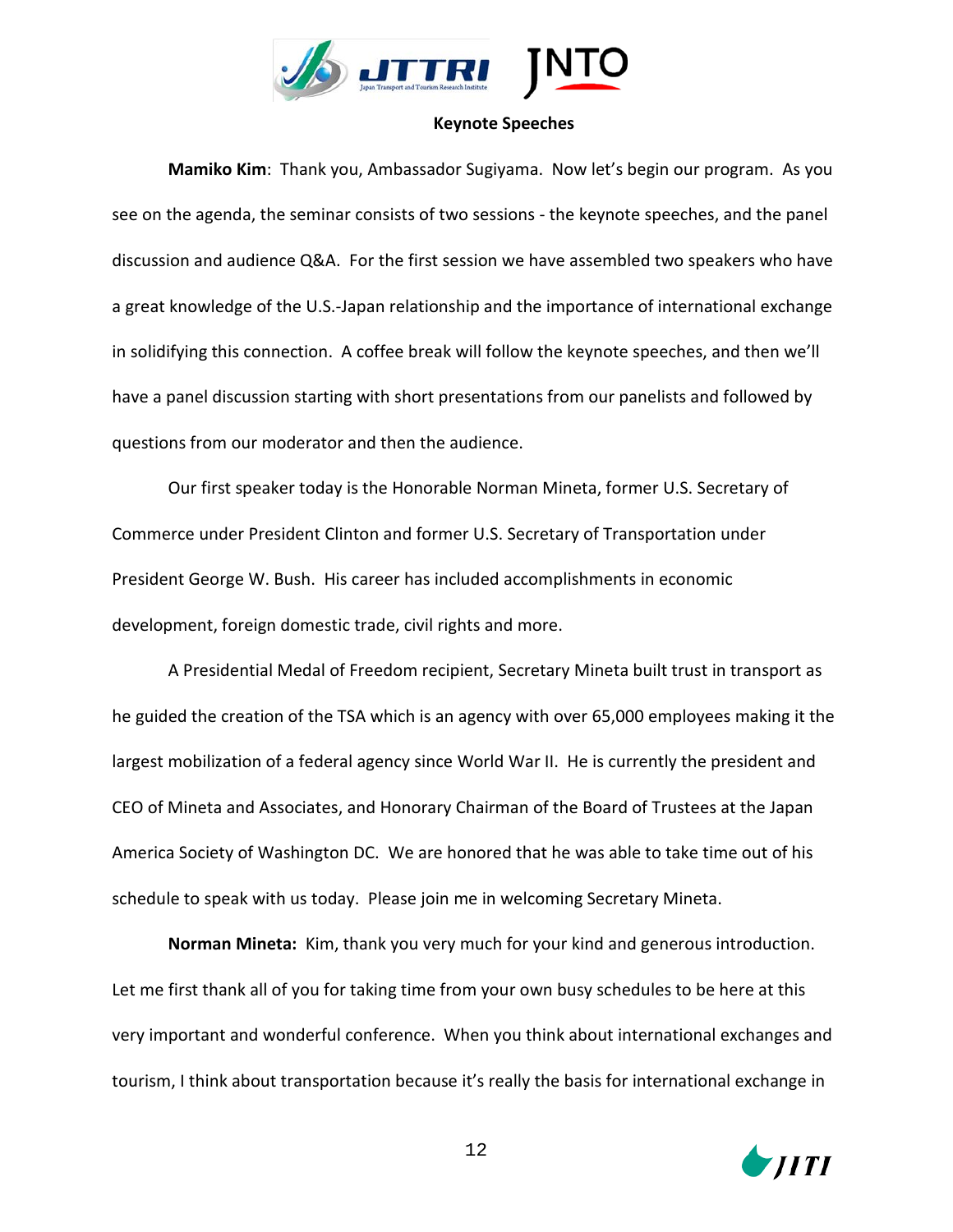

both trade and transportation as well as tourism. So, I thank all of you for taking time from your busy schedules to be here.

Then I want to thank Chairman Shukuri and my wonderful friend, Ambassador Sugiyama. It's not on the program but his middle initial is J and he's very proud of that, and the J stands for John. But in any event, Ambassador Sugiyama has indicated he does travel a lot and he's doing so much to promote the U.S.-Japan relationship.

For me, as an American of Japanese ancestry, I'm proud to be an American and I'm also proud of my Japanese ancestry. But Ambassador Sugiyama has done so much to try to bring the Japanese-American population into events at the Embassy in any way he can to promote the U.S.-Japan relationship. For that reason, I am so grateful to the wonderful work he does and especially in all his travel around the country promoting U.S.-Japan relationships. Then of course with President Seino, again thank you very much for your part in this meeting.

Let me just briefly talk about transportation because no matter what we do, what we eat, what we wear, whatever we do is dependent on transportation. Some of it may be on four wheels. Some have propellers. But even those propellers have four wheels on them because they've got to land somehow. But in any event, in this exchange or in this conference, when you're talking about international exchange and tourism, that whole discussion is based on transportation and how important it is. There is no question that Japan is the leader in the field of transportation, especially high-speed rail. So we have a great to deal to learn really from what the Japanese have done over the years.

When you think about the *Shinkansen*, I believe it started in 1974? '64, I'm sorry. '64. Since then there has not been a loss of life due to the operation of the *Shinkansen*. There have

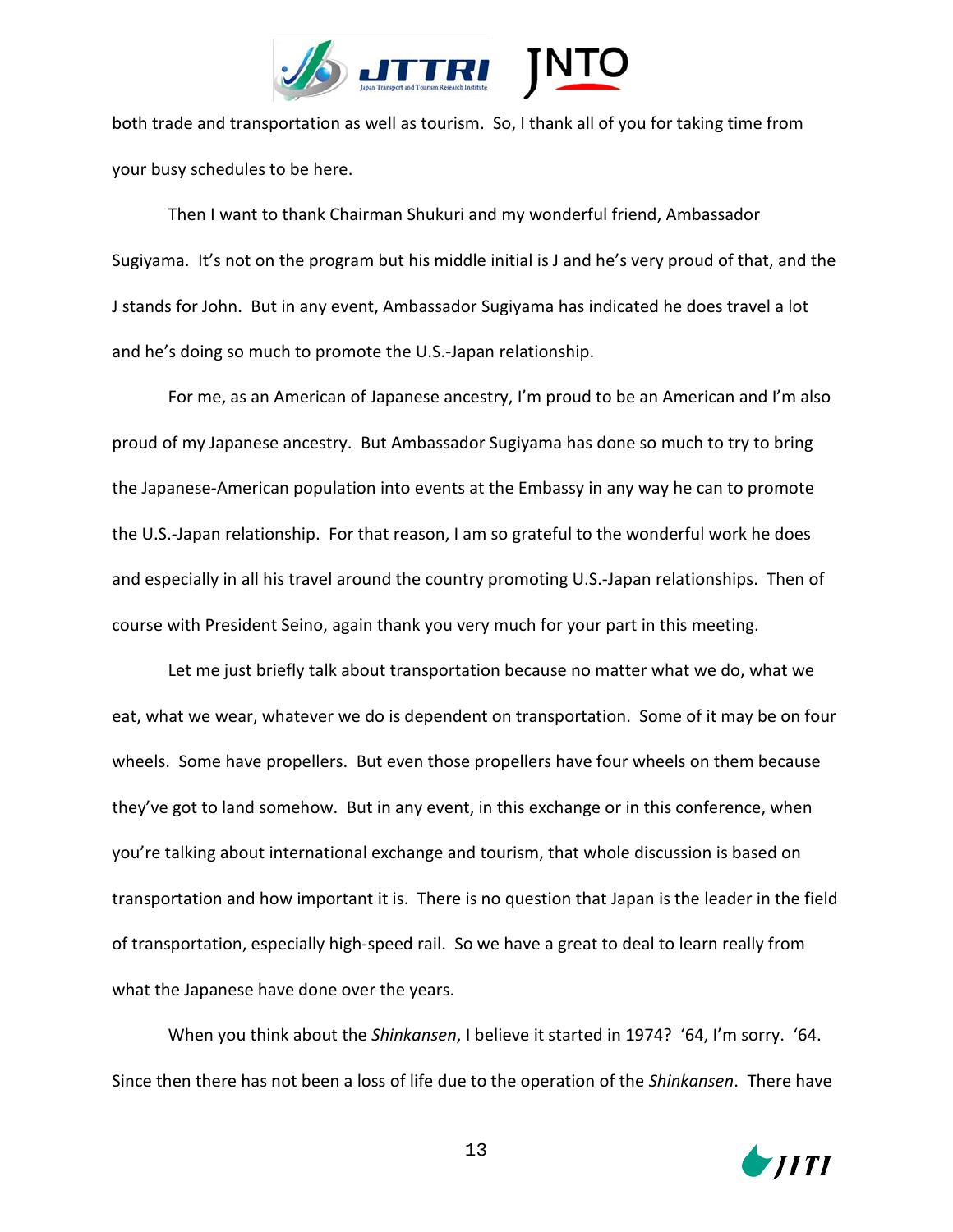

been other factors, earthquakes and others, but there has not been a loss of life from the operation of their *Shinkansen*.

When you think about the fact that you have a train going let's say 250 kilometers or 250 miles an hour and they can stop that train in a very short time period because they're always sensing Earth movement. As soon as they detect Earth movement, they start slowing the trains down. So the faster it goes up in terms of the intensity of the movement of the Earth, the faster that train is stopping. It's that technology that we have not yet mastered. So all of us have a great deal to learn from the experience of what the Japanese have done in highspeed rail.

Let me relate this to my own experience. If I might start with  $9/11$ , September 11, 2001. That morning I was having breakfast with the Deputy Prime Minister of Belgium who was also the Minister of Transport. We were having breakfast in my conference room. I had with me Jane Garvey who was then the Head Administrator of the Federal Aviation Administration. About 8:25, 8:30 in the morning my chief of staff came into the conference room and said may I see you. So I excused myself and went from the conference room into my office.

At the other end of the office is a TV console. So as I walked into the room, I can easily identify the Twin Towers of the World Trade Center with black smoke coming out of one of the buildings. I go, what's that? He said, well, we don't know. We've heard general aviation into the building. We've heard commercial aircraft into the building. We've heard the possibility of an internal explosion within the building.

I went up to watch the TV and listen to the commentary. I finally said, John, I've got to get back into my breakfast meeting, so keep me posted. So I went back in and explained to Ms.

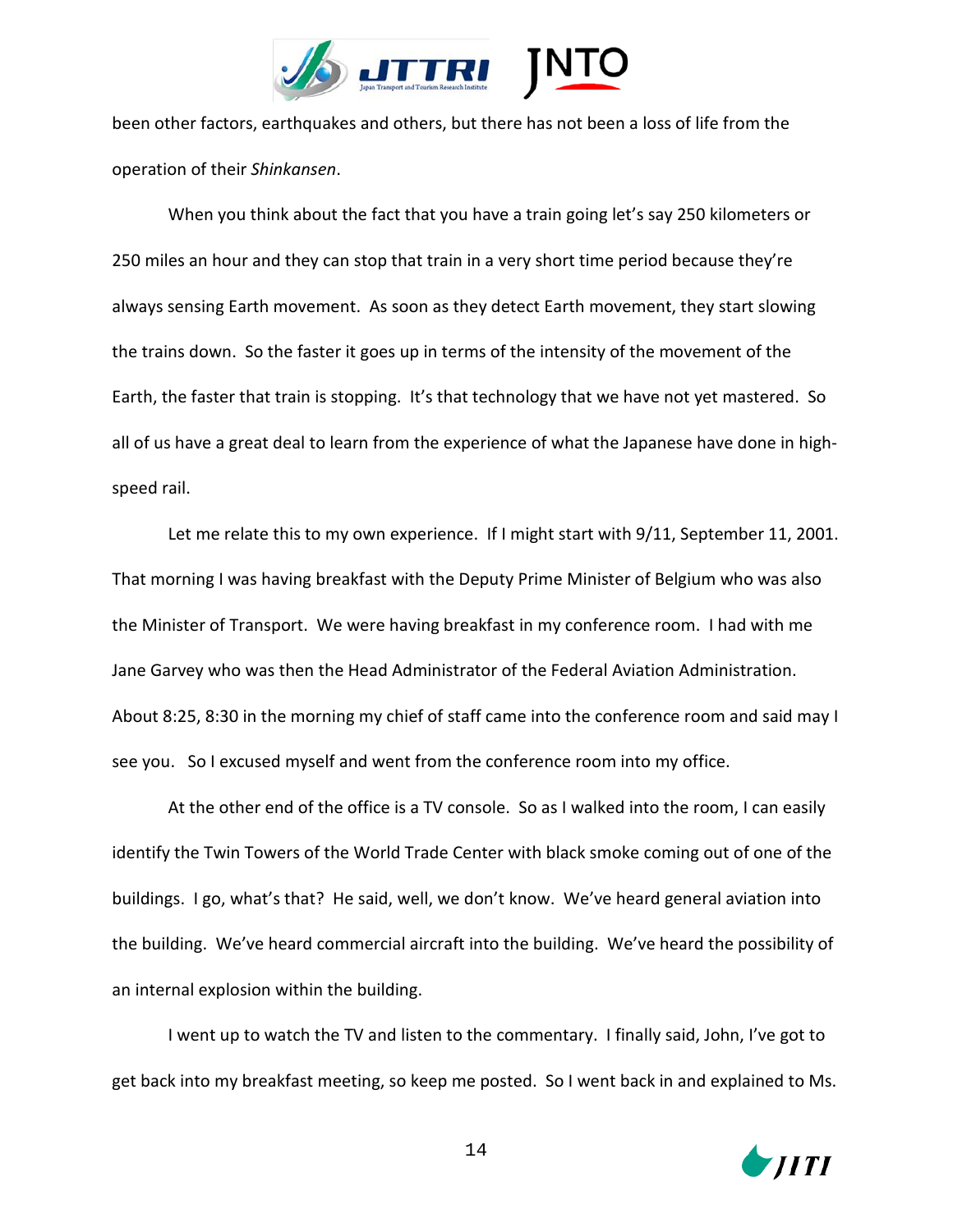

Garvey and to Mrs. Durant what I had just seen and heard. About six, seven minutes later John came back in and said may I see you. So, I excused myself and went back into my office, and he said it's been confirmed. It was an American Airlines that went into the building.

So, I went up to the TV and started listening to the commentary while watching what was going on. As I'm standing there, all of a sudden I see this gray object go across the screen, disappear, and then from the left-hand side of the screen this white, yellow, orangey billowy cloud. I said, wow, what the heck was all that about or words to that effect. So, then I really started to watch and listen to what was being said. Finally, after seven to ten minutes, I went back into the conference room and I said, Mrs. Durant, I don't what's going on in New York but obviously it's going to involve this department. And Jane, you've got to get back to the operations center of the Federal Aviation Administration.

By the time I got back into the office, someone had called from the White House saying get over here right away. So, I put some manuals and other things into my briefcase and went to my car. We're driving on West Executive Drive at the White House and people are running out of the Old Executive Office Building and they're running out of the White House. I said to my driver and security guy, I said is there something wrong with this picture, we're driving in and everybody else is running away.

So, I went into the White House and the guard said Mr. Smith, Dick Smith, the Security Advisor to the president, is in the room to brief you. So, I went in and got briefed. It wasn't much more than what I had just heard on television. Then he said he you've got to be in the PEOC. I said I have no idea what the PEOC is. He said it's the Presidential Emergency Operations Center and that's the bunker way under the White House. I said I have no idea

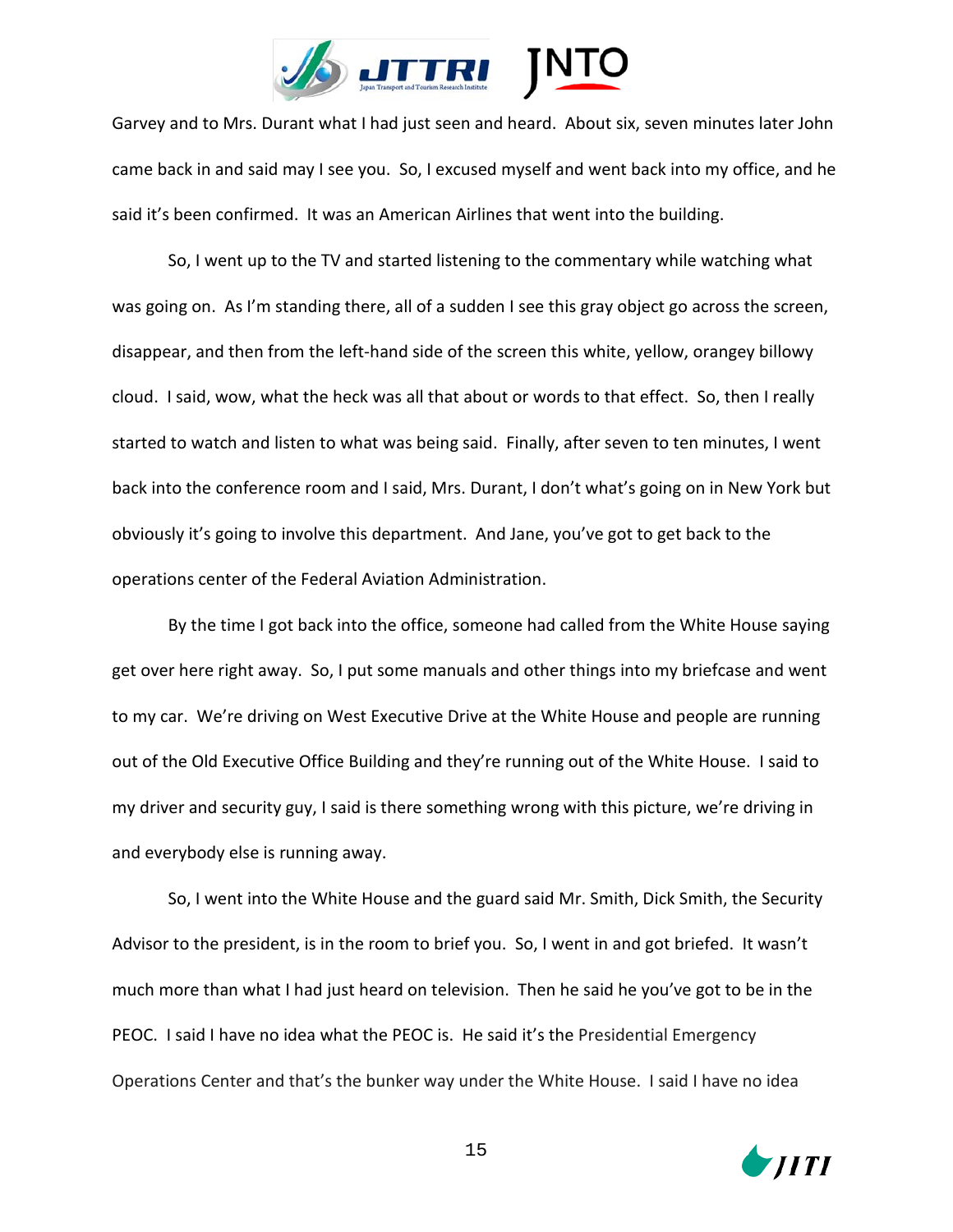

where it is. There was a Secret Service agent there and he says I'll take you. So, we went there and of course this is undoubtedly a nuclear bomb-proof facility, and of course we hope we'll never have to test that theory.

There's a table down there roughly about 30, 40 feet long and about 12, 15 feet wide. So, I put myself in the middle of that table, across from the vice president. The table has chairs all around, and between each of the chairs there's a phone. So, the phone on my left side I set up with the Federal Aviation Operations Center. I said don't hang up, leave this line open. And with my right phone I had then go to my office and said keep the line open. So, from about 9:30 or so I worked those two phones until about quarter to six that evening when I finally left the bunker.

But a military assistant came in and said to the vice president there's a plane coming towards D.C. So, I said to Monte Belger who I was on the phone with, who is number two at the FAA, I said, Monte, what do you have on the radar of a plane coming towards D.C.? He said, well, we're following one target but the transponder has been turned off. Well, in my office, on my credenza I had a monitor with an outline of the lower 48 states and Alaska and Hawaii. It was peppered with dots. If I took my mouse and put it on a dot, then a flag would come up and it say UA 123 - United Airlines flight 123. Then it would say PDX and then a number of navigational points and then it would say ORD. So, you knew it took off from Portland, Oregon. These are the navigational points through which it was flying and the destination was ORD, the ORD Airport at Chicago. The next line would say B739, a Boeing 737- 900 series. It would give you the compass direction of the plane, status of fuel on the plane, and give you all the details about the plane.

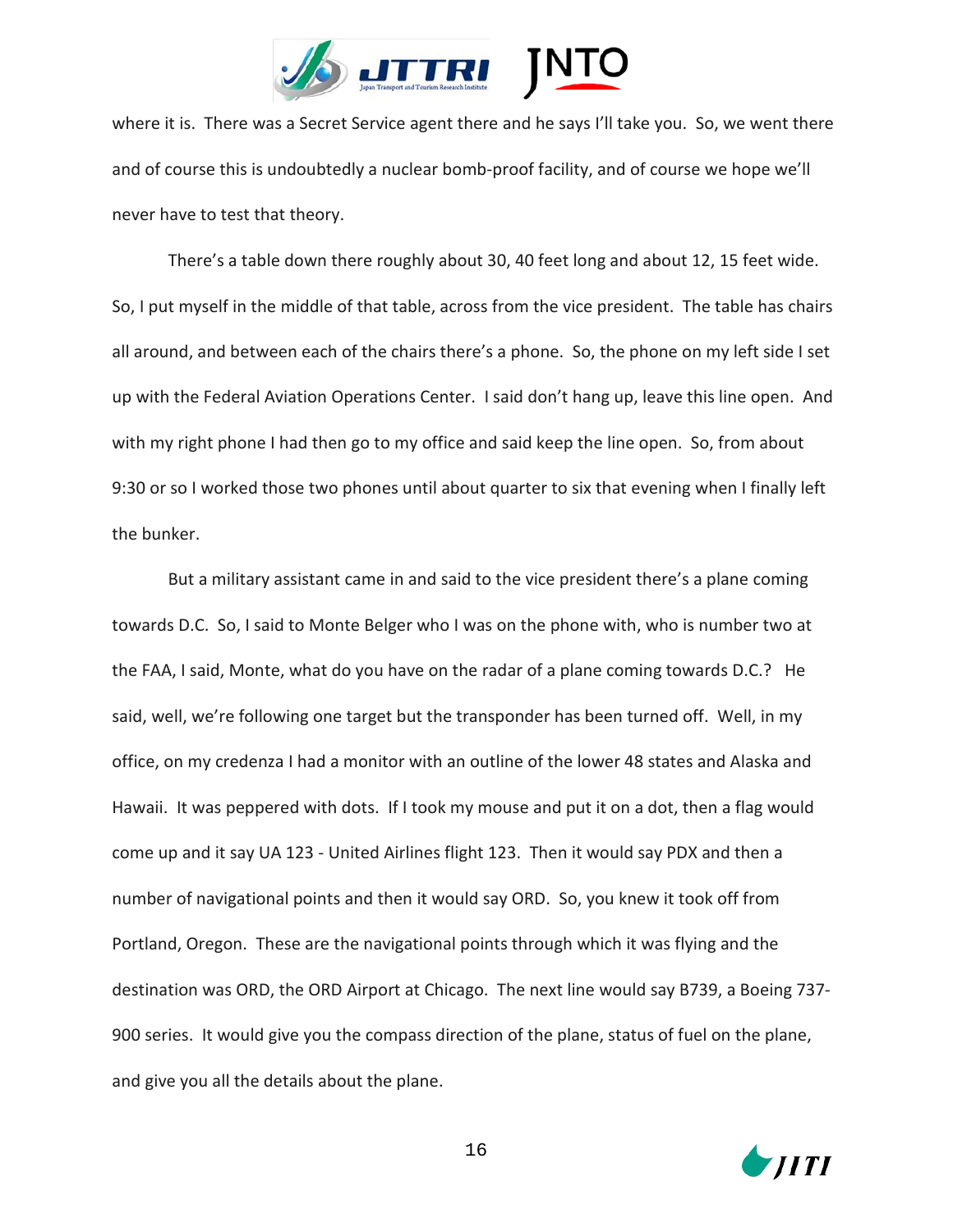

But the transponder on this plane that they were following had been turned off, so they couldn't identify the nature of the airplane. They were just following that blip on the 13-second sweep of the radar. So, I said, Monte, roughly where is that plane? Because it's hard to relate to a radar screen to a point on the ground. He said, well, probably somewhere in the middle of Pennsylvania. So, every so often I'd say, well, where is the plane now? Probably north of Baltimore. Where is the plane now? I don't know. Maybe somewhere between Pentagon City and National Airport. Where is the plane now? Oops. Oops what? Oh, we just lost the boogie. We just lost the target. Where'd you lose it? Somewhere between Pentagon City and the National Airport.

About that time, someone broke into the phone call and said, Mr. Secretary, we just got a phone call from an Arlington County police officer who saw an American Airlines go into the Pentagon. I said, Monte, that's the third commercial airliner that's been used as a missile in the last 1.5 hours. I said the military has something called a stand-down. So, we're going to have to bring all the planes down over the U.S. because we don't know what's going on. And at that point, there were 6,438 airplanes over the United States. So, Monte, having been with the Federal Aviation Administration for some 29 years at that point, said we'll bring all the airplanes down per pilot discretion. I said, Monte, screw pilot discretion. I want all the planes down, because I didn't want a pilot over Albuquerque or Phoenix or somewhere deciding, oh, I'm just going to keep flying into LA because I wanted all those planes down. So, we were able to get all those 6,438 planes down in two hours and 20 minutes safely without incident.

Interestingly enough, we found box cutters under the seat of one of the airplanes that landed at Austin, Texas. Now we didn't know about the plane that had gone down in

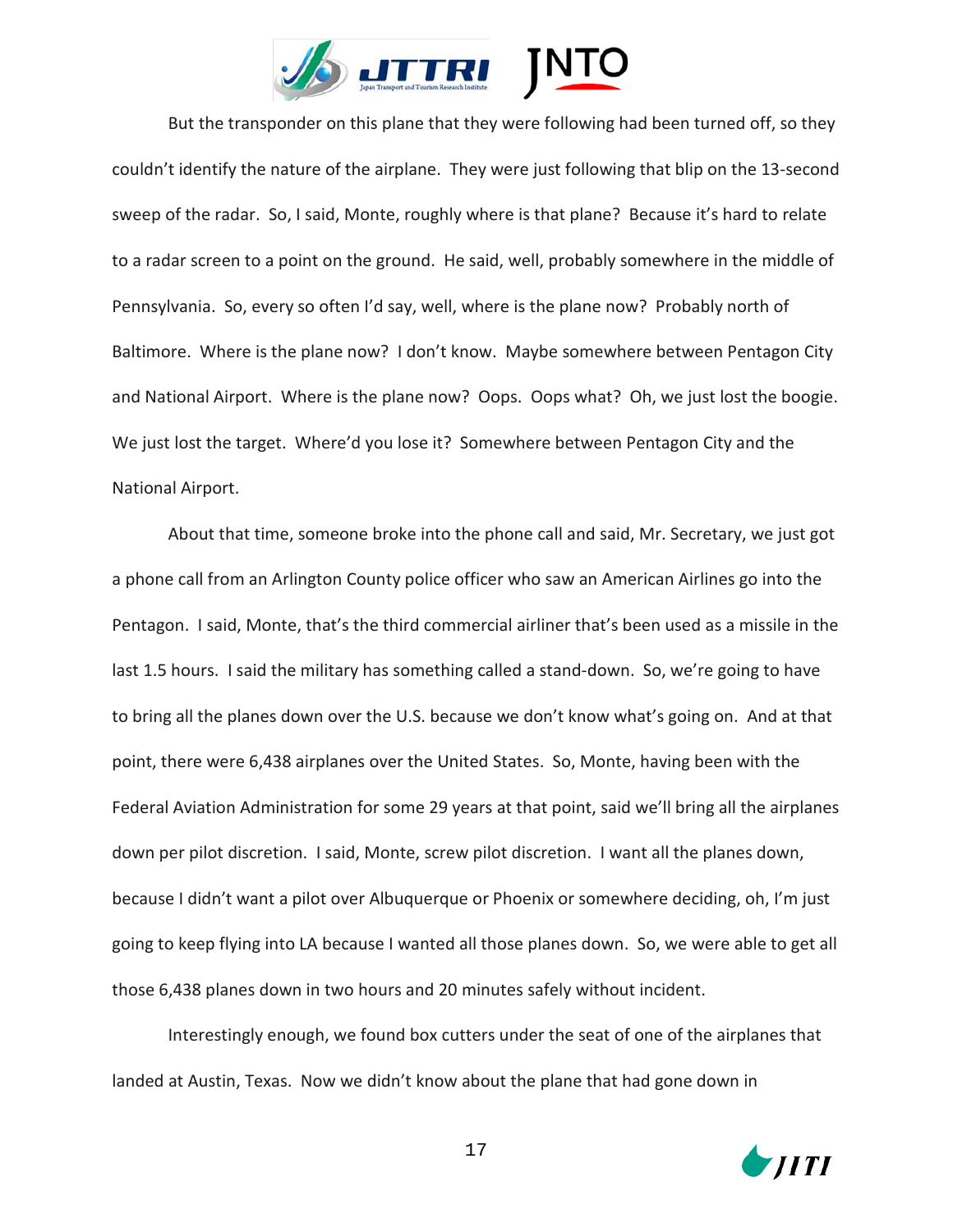

Shanksville, Pennsylvania until about maybe 10:20, 10:25. So I then informed the Vice President this plane that had gone down. Up to that point the Al-Qaeda was always talking about military power, center of military power, center of political power, and center of commercial power. So, on that day they had already hit the center of business in New York City. They had just hit the center of military power at the Pentagon. So we'll never know where that plane that went down in Shanksville was going to be going, but obviously the only one remaining was the center of political power.

That pilot took that plane straight into the ground and that hole in the ground was no bigger than the wingspan of that plane. So, I will always be eternally grateful to the people on that airplane. It had been taken over by terrorists and I remember they all said, the people on the plane said we're taking the plane back. And they did. But they were still, the terrorists, in the cockpit. So, the captain of the plane took it straight into the ground in Shanksville, Pennsylvania.

Now my wife was a 35-year retired flight attendant for United Airlines and one of her best friends was on that plane that went in Shanksville, Pennsylvania. I couldn't go to the memorial service then because of a cabinet meeting. So my wife, Deni, went to that memorial service in Shanksville, Pennsylvania. Probably the toughest thing she has ever had to do. But in any event, I will always be grateful to the people on that plane for the ultimate sacrifice that they made for all of us.

In that morning of 9/11, I pulled three people out of ACS, Aviation Civil Security, and said I want you to come over to my office at DOT and start putting together the new security regimen to let the airlines go back in the air. Because up to that point airline security or

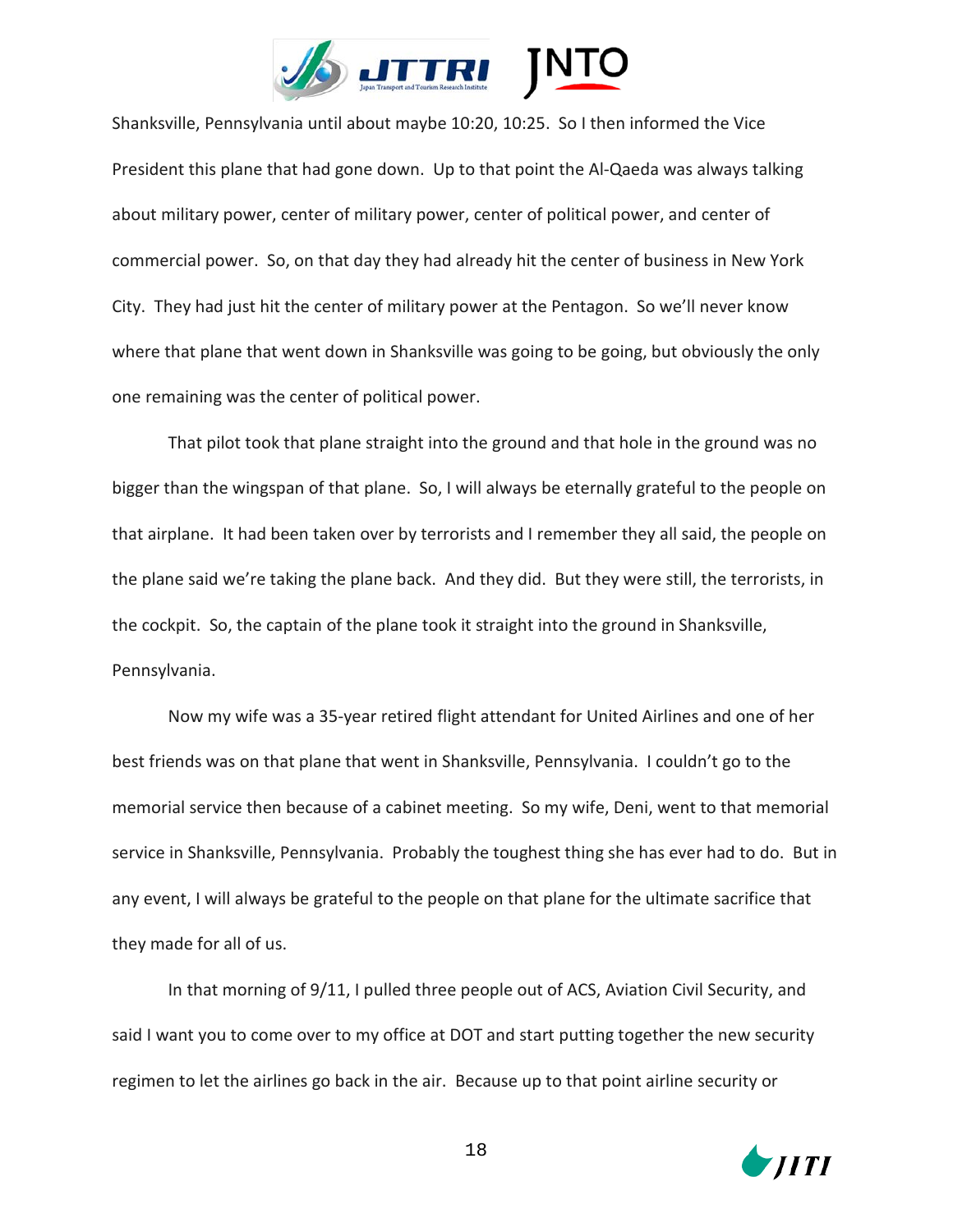

aviation security was up to the airlines to do. They usually put it out for a request for proposal and order it to the lowest-priced contract and we never really did a good job of overseeing those contracts. Now we were in a position of having to take responsibility for security, so I pulled these three people out of ACS and brought them over to the Department of Transportation office and they started to put together the new security regimen.

When I checked with them the next day, they said the first one at the very top of the list was no racial or ethnic profiling. I said, man, that's going to be a tough one to get over. But on the next day, Thursday, there was a cabinet meeting of the House and Senate leadership, both Democratic and Republican leadership, with the cabinet. Towards the end of that meeting Congressman David Bonior from Michigan said, Mr. President, we have a very large population of Middle Easterners and Muslims in Michigan. They're concerned about all the rhetoric in the print media and the electronic media about banning Middle Easterners and Muslims from flying, from maybe even rounding up the Middle Easterners. All I could think about when I heard that was my own experience as a Japanese-American being interned in camps for the duration of World War II and forcibly removed from our homes and put into internment camps far from where we lived.

The President, President George W. Bush, said, David, you're absolutely correct; we are equally concerned about the rhetoric we're hearing and seeing in the print media and we don't want to have happen today what happened to Norm in 1942. Frankly you could've knocked me off my cabinet chair with a feather when President Bush said that. Yet on Monday, remember, he went to the Islamic Studies Center and met with a large group of Middle Easterners and Muslims. He said we know that they were not loyal Americans who did that last Tuesday and

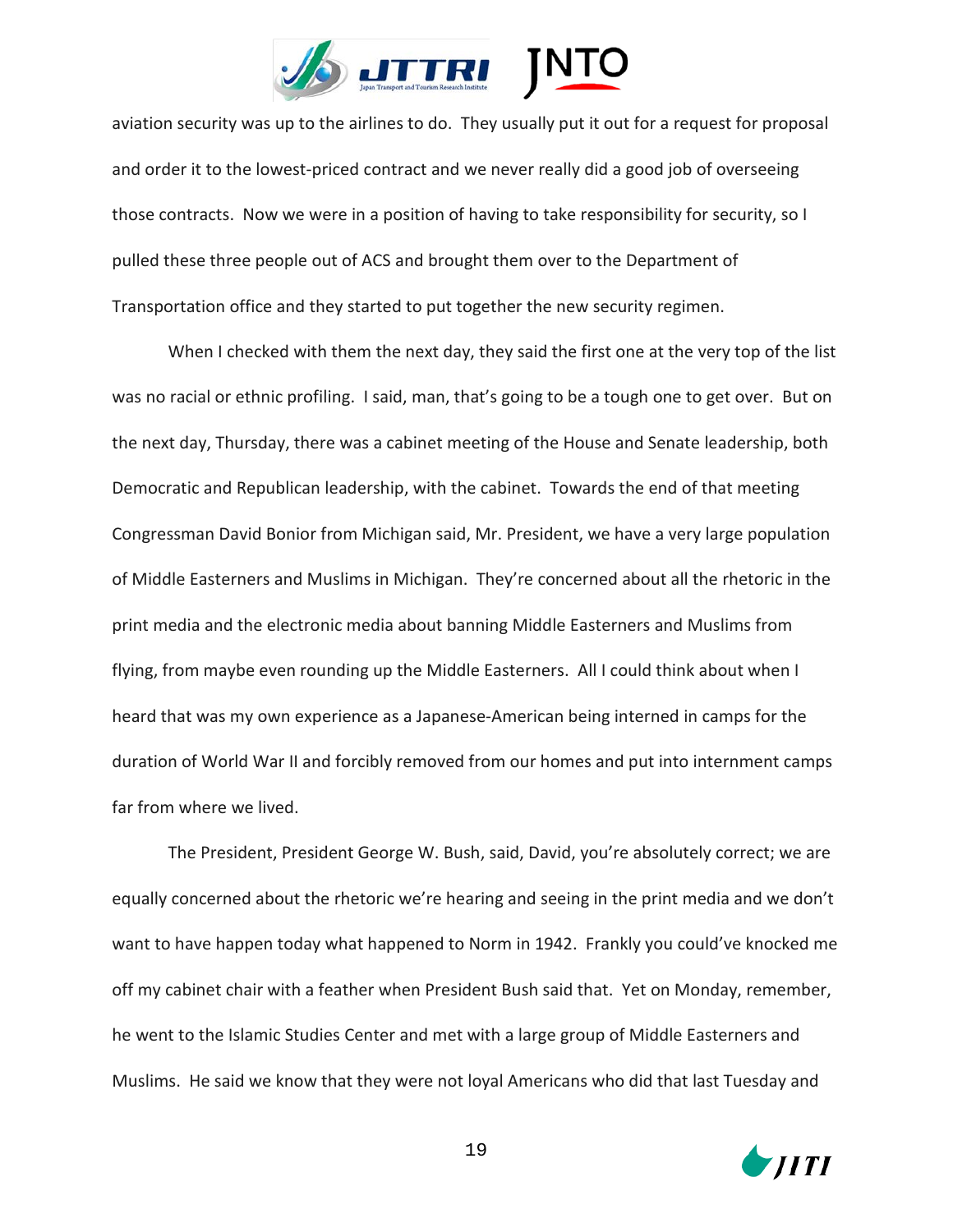

they were not faithful followers of Islam. They were terrorists and we're going to go after the terrorists. That was his mantra for the balance of his term, go after the terrorists. So here you have an incident that you thought you'd never have to think about, Japanese-Americans being put into camps during World War II, and yet here on 9/11 we were discussing the same thing.

Yet, it's all transport-related. So how do you rebuild the security of ports, airports, seaports, trains? And that's what brings us to today. Because as we talk about international exchanges that involves trade, transportation and most assuredly tourism, we have to think about how do we advance transportation as a whole and at the same time keep an eye on security. And so I'm going to be interested in hearing the panel discussion and other discussion that will be going on during the day here about how we promote those two features of what we're all here to do.

So again thank you to JITI and to JTTRI for this invitation for me to be here. Thank you very, very much.

**Mamiko Kim**: Thank you, Secretary Mineta. I would now like to introduce our second and final keynote speaker for this portion of the seminar. Mr. Satoshi Seino, president of the Japan National Tourism Organization, will speak to us.

Prior to the appointment of his current position in April of 2018, he served a long and distinguished career at the East Japan Railway Company. With over 40 years of experience in such positions as the director of personnel department and executive vice president responsible for the corporate planning headquarters, he rose to the head of the organization when he became chairman of JRE in April of 2012. We are honored that he was able to travel from Japan today to speak with us. Please join me in welcoming President Seino.

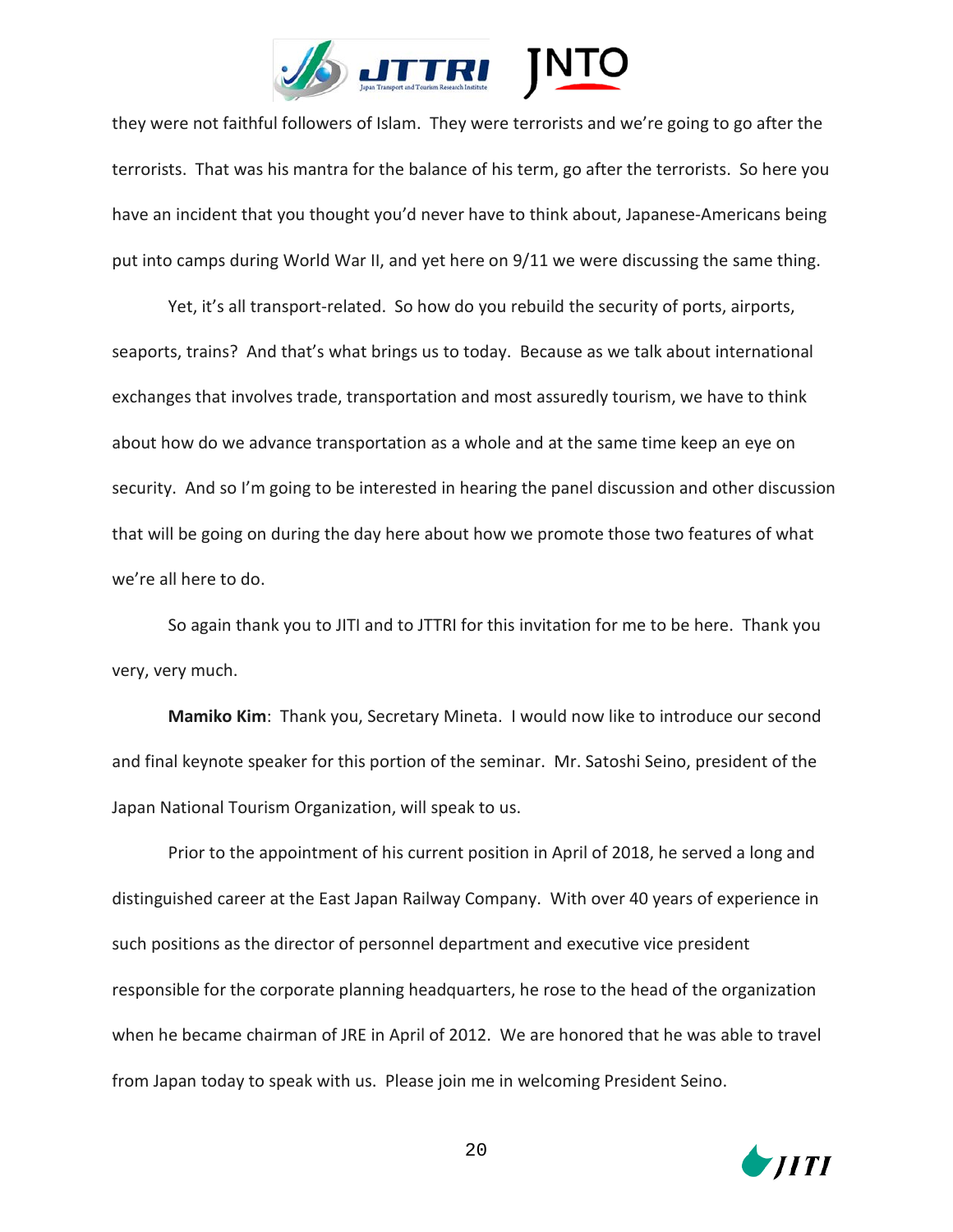

**Satoshi Seino:** My name is Satoshi Seino. I'm President of Japan National Tourism Organization. Now I use this speech in Japanese, so please use this headphone.

Well, thank you very much for allocating time for me. I'd like to again thank you for your attendance. Also, Ambassador Sugiyama and also Secretary Mineta, thank you for being here. Also, Chairman Shukuri, thank you for hosting this event. Also, all the distinguished guests in attendance, thank you so much.

I'd like to talk about tourism initiatives done in Japan by using this slide. Also, I'd like to share some information regarding the current situation in Japan. Then also I'd like to talk to you about the outlook toward our future activities regarding tourism.

First off here, I'd like to talk about our organization which is JNTO. So this is our position regarding, relating to the government. We have the Japan Tourism Agency as our upper organization. This Japan Tourism Agency, they formulate policies and also negotiates with foreign governments and such.

Here is our agency, Japan National Tourism Organization. We do core missions to promote inbound tourism and also attract international visitors to Japan. Our main mission is to promote inbound tourism into Japan. These are our branches all over the world. We have 21 branches starting with New York and such. Our headquarters is located in Tokyo.

We have 21 overseas offices and those are active currently. These overseas offices are engaged with the universities, and also businesses, and then of course the embassies of the Japanese government. Ambassador Sugiyama talked about some of the initiatives done by the Japanese governments for tourism. So working with the embassies, we are hoping to attract higher number of Japanese – excuse me - international inbound tourists.

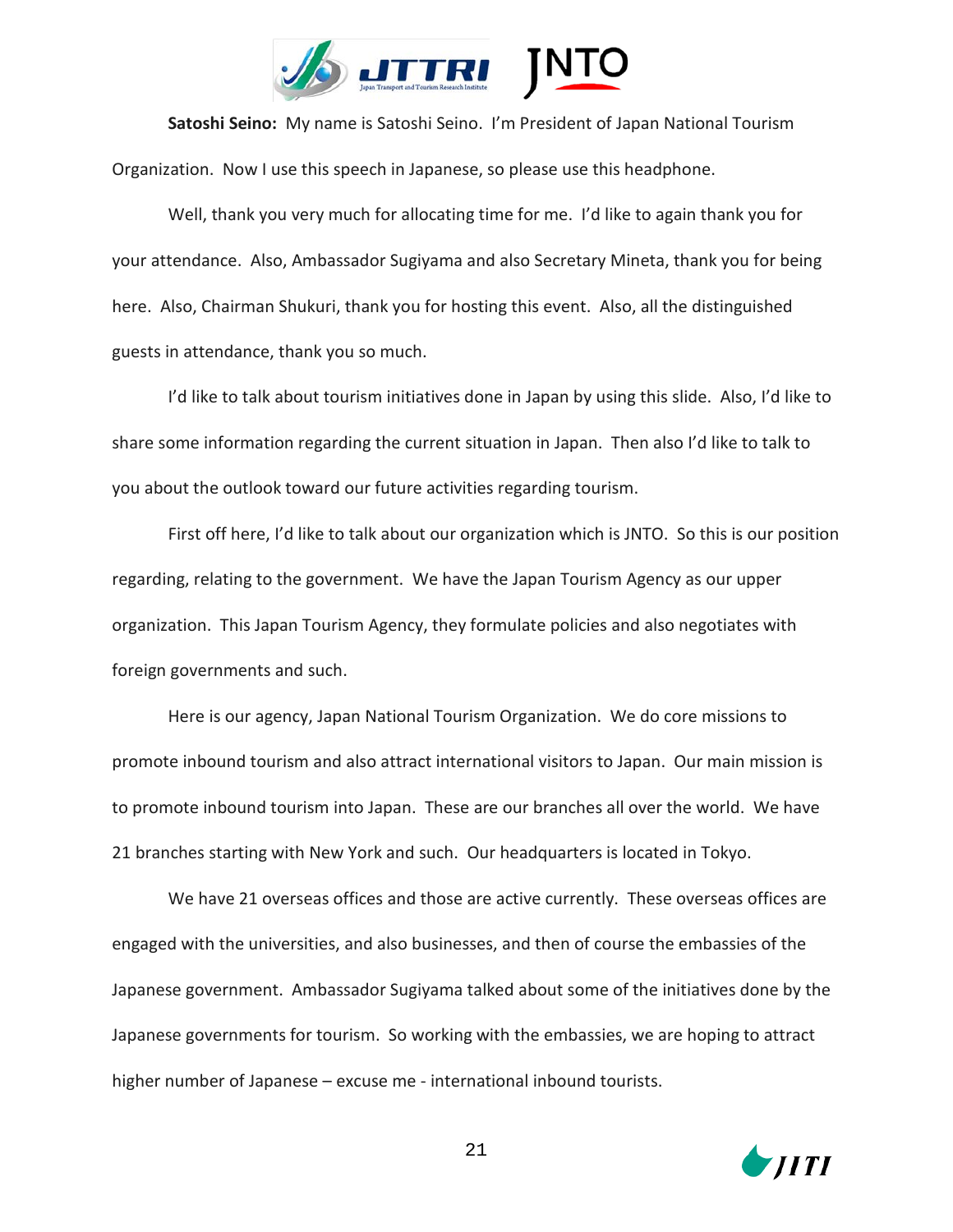

These are some numbers here accorded by the UNWTO. This is the outlook over ten years. The expectation is that the growth is about 30 percent. Especially the Asian markets will be attracting more and more visitors, and so the growth will be about 30 percent.

When we talk about China and Japan here, I'd like to consider what kind of initiatives we can do to effectively increase the number especially to Japan. And here please look at some of the recent changes. So, these are the numbers of the inbound tourism trends starting with 2015. But when you think about the great earthquake back in 2011, we have seen a steady growth from 2012 which is right after the earthquake. Also, in 2018 we achieved the highest number which is the 31 million inbound visitors.

As Mr. Shukuri talked about, the Japanese government has a goal to attract a higher number of tourisms. Also, I think that tourism will be a core business to the Japanese government as well. The change has been about 8 million people up to 2010 or 2011. I think that visa restrictions have been softened to attract more people. Also, the expansion of tax exemption has been effective to attract more people. Ambassador Sugiyama talked about this. We achieved 31 million visitors, but we're looking at 40 million people for 2020. So, this is one of the goals that is set by the Japanese government.

This is something similar to the previous slide. We're seeing the Japanese overseas travelers meaning outbound visitors, from Japan to outside of the country, and then also the international visitors to Japan in red. We have been seeing 200,000 people around here, Japanese travels to foreign countries. What is interesting is that for 45 years we had a higher number of Japanese overseas travelers going to outside of Japan, but we have achieved that attracting more international visitors into Japan in the recent years.

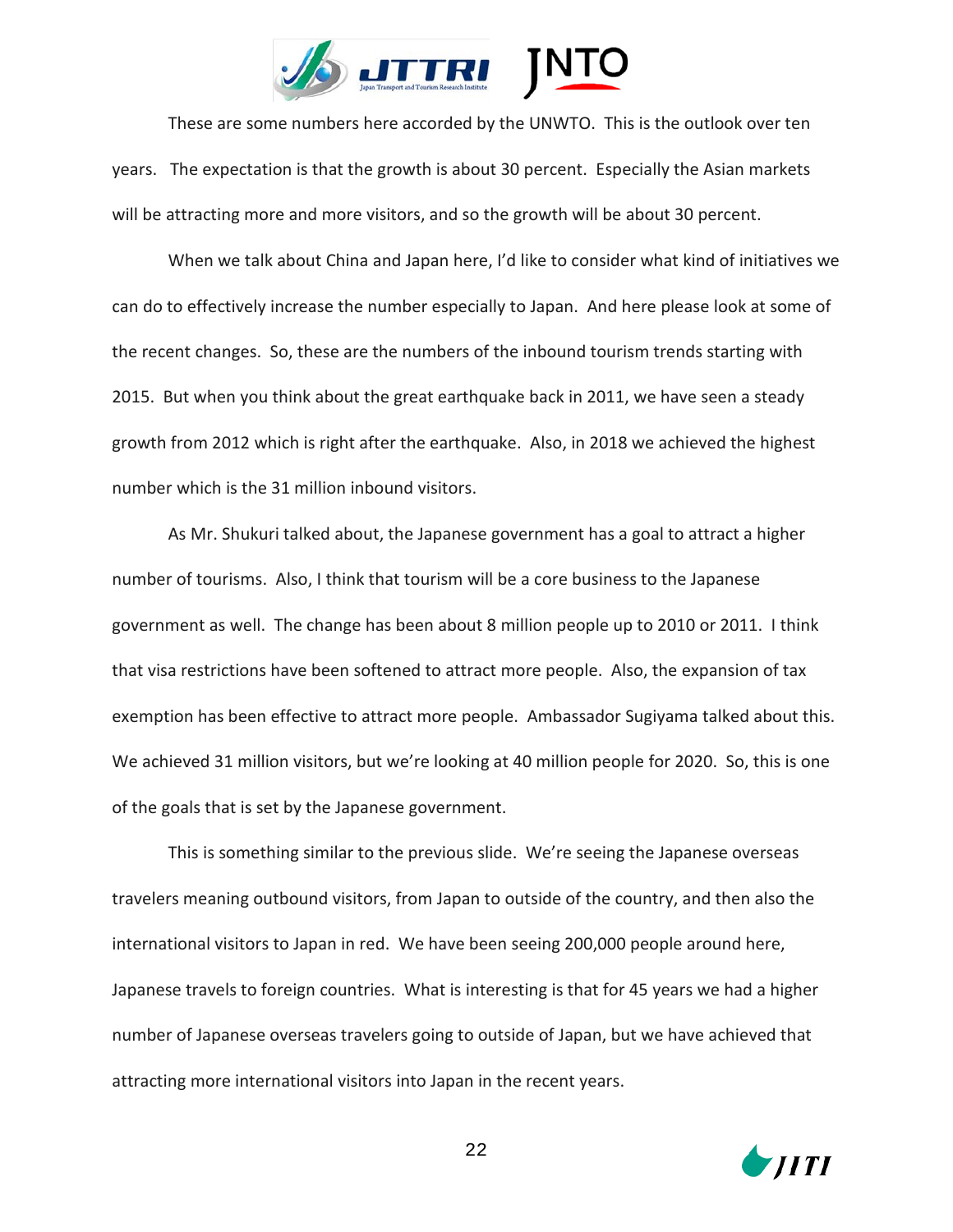

These are some numbers coming from the UN which is the international comparison in number of visitor arrivals. I know that this is a busy slide, but this is showing the Japanese number here. I think France has been the most popular. This has been a staple of this number. Then the second one is Spain and third one is the United States. So Japan is ranked at 12 here. Even if we would achieve 40 million people, I do not think that our ranking would be moving too high on this ranking, but our commitment stays the same - to attract a higher number of inbound visitors.

This red bar shows the tourism business and also visitor expenditure in total. So, this is 4.5 trillion Japanese yen. This is in comparison to other business sectors of Japan. Then at the top is of course Japanese automobiles. The vertical axis is billion yen. So, we're seeing a 123,000. And then also the second one is chemical product. This tourism includes some assumptions in terms of cultivating out this number; however, this comes to the third one. So, we're hoping that this number will grow to 60,000 or higher. Of course, we're thinking that other sectors are also important, but maybe we can trump chemical products and then become the second one following automobile sector. So that's our hope.

So, this is the number I just showed, the 40 million by 2020. The other, the target is the expenditure consumption by visitors, currently 4.4 trillion. We would like to increase it to 8 trillion by 2020. Currently, from which country the visitors come to Japan, in 2018 in total 31.19 million visitors came to Japan out of which three quarters came from East Asian countries including China, Korea, Taiwan, and Hong Kong. Those are all neighboring countries of Japan. When it comes to the United State, it is 5th. And 1.5 visitors came to Japan. If you add India and Malaysia, Southeast Asian countries, from the East Asia and Southeast Asian countries, 85

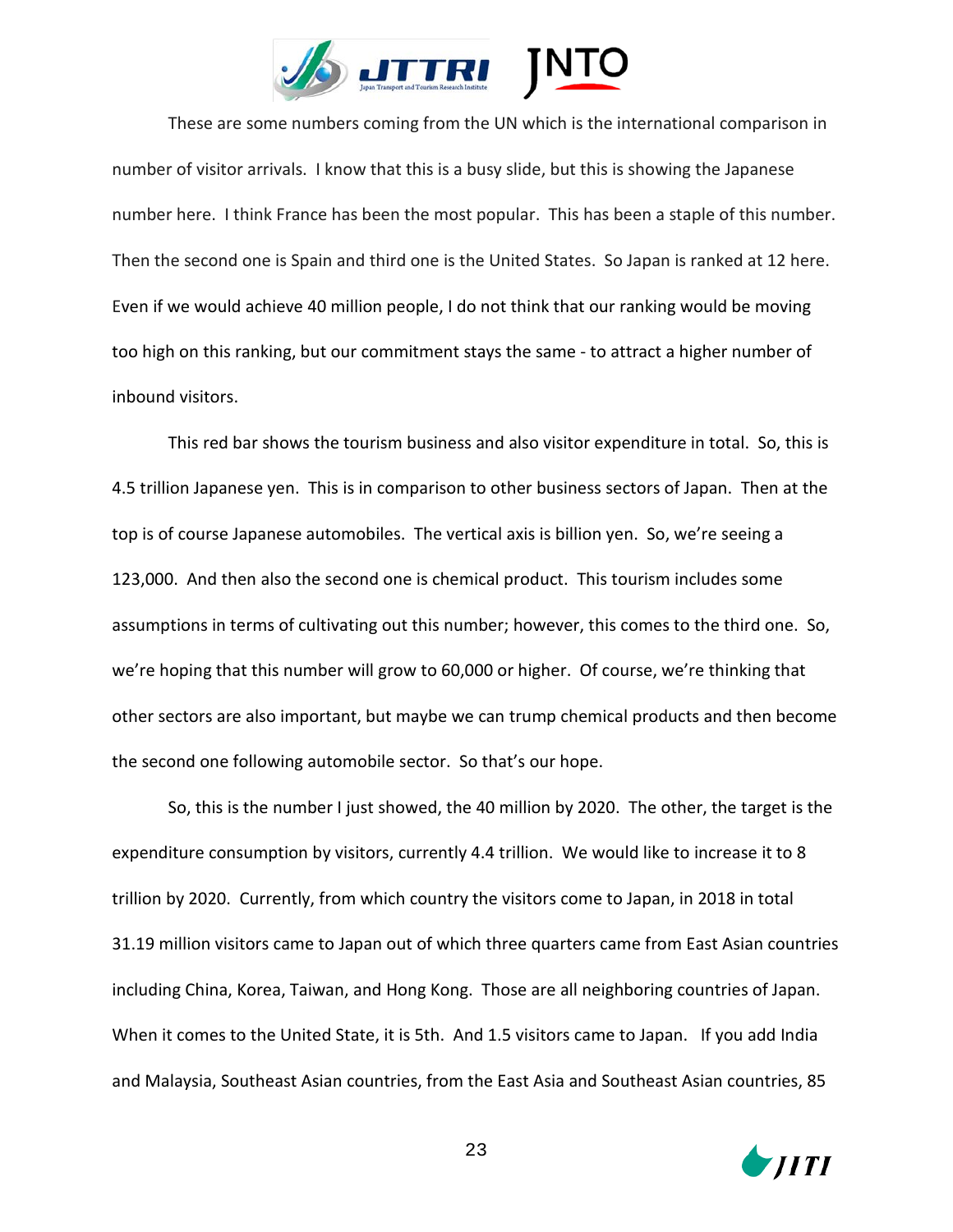

percent of visitors came from those countries. The remaining 15 percent, they come from United States, European and others.

Currently in Asia the economy is growing rapidly, and so we really have to appreciate all the visitors from Asian countries. But we believe that the percentage of the United States and other part of the United States is still low so we are struggling to figure out how to increase this number. We are making effort to have the people in those countries understand Japan. Also, Japan is located in a very distant location. However, there are the visitors either from Europe and the United States going to other Asian nations. So, we really have to appeal to those people the attractiveness of Japan and increasing the number of visitors to 40 million or the 60 million people. Currently JNTO is developing the promotional activities targeting the United States, Europe, and Australia. These efforts started from spring last year.

So, this describes what we are doing. I don't know whether those English are correct but the catchphrase is *Enjoy my Japan*. We would like the tourist to enjoy Japan in their own way. In Japan there are seven major interests - tradition, cuisine, city life, nature, art - maybe the very difficult to see - and next is relaxation, just have relaxing time, and then lastly outdoor. We don't think about the ski when you share the word outdoor, but there are a lot of outdoor activities other than the skiing available in the many different parts of Japan.

Currently there are 47 prefectures and then we are discussing these matters with those prefectures and ask them to develop their own plans and projects which might be appealing to foreign tourists, which include the temples and shrines. But there are a lot of things which we are not very familiar with. And then we also ask the foreigners what kind of interests they have and then what are appealing to them. Doing such research, we will pick up certain other

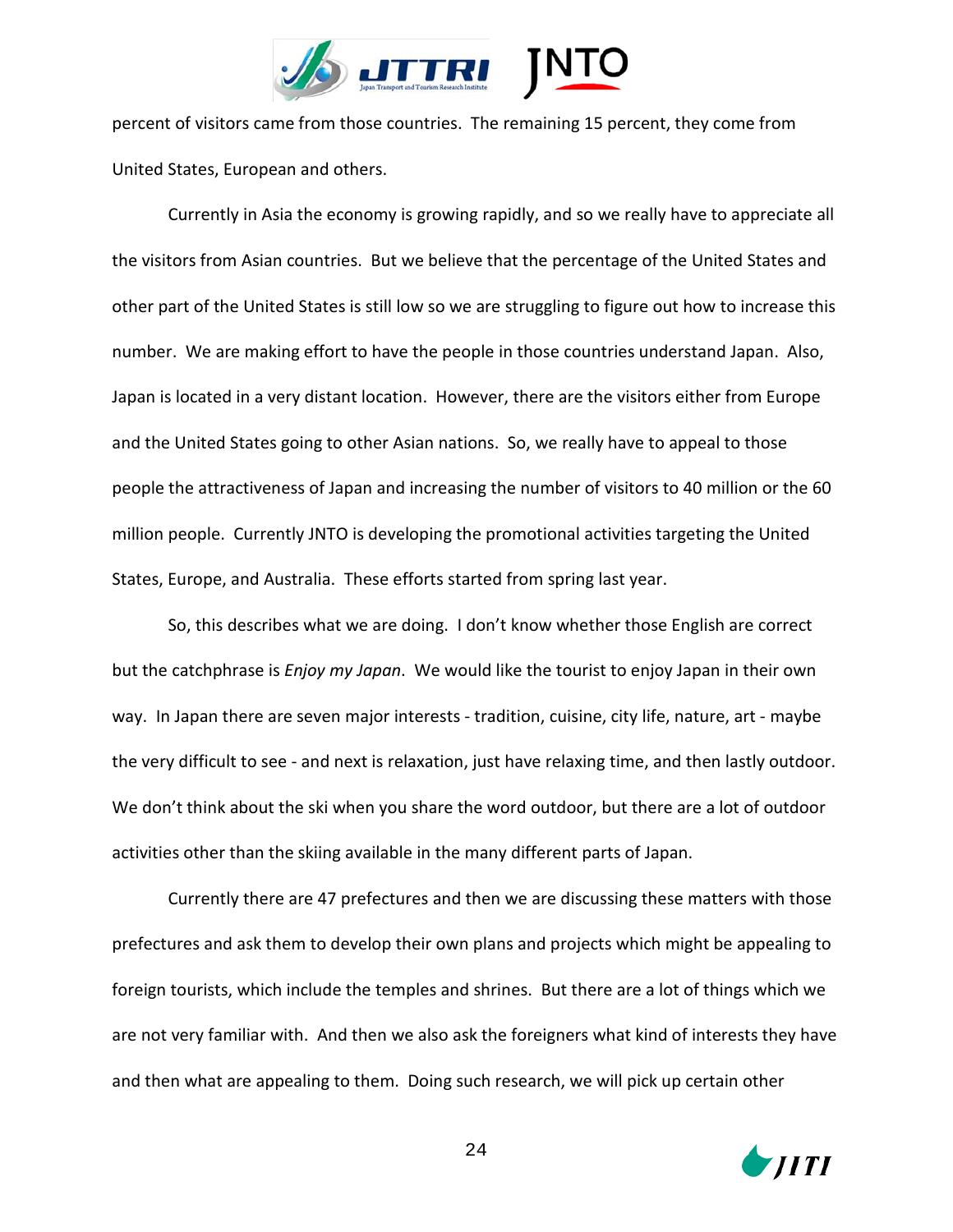

projects. Probably 100, 200. Then give stories to those projects and then try to attract the foreign visitors to those places.

[Video clip shown from 1:08:05 to 1:08:54]

This is the promotional video. In it there are things which are very familiar to you, but you may not have known that there are rock climbing sites in Japan. I would like to introduce some of the outdoor activities that we recommend you to do in Japan.

[Video clip shown from 1:09:38 to 1:10:38]

Now what do you think? There are a lot of projects that we can think of. We also have developed English websites that will make very easy access to those videos and pictures using smartphones. So, I encourage you to use these apps and to use the information when you plan a trip to Japan.

I would like to talk briefly about the relationship between Japan and the United States. The chart shows how many Americans are going overseas. This is the data from the United States and this compares 2014 and 2018. In total 38 million people go overseas. This does not include Canada and Mexico. More than one-third goes to Europe, and then Caribbean 20 percent, and Asia is about 15 percent. Still the percentage is low when it comes to Asia, so we would like to increase this number.

So, we see the result of our efforts. I think this year our efforts are producing fruits. This compares the statistics between 2014 and 2017. Of course, Mexico and Canada are the top countries where Americans go. When you look at Japan, when it comes to Japan, in 2014 about 800,000 went to Japan. And then Japan was ranked as 14th. However, in 2017 Japan

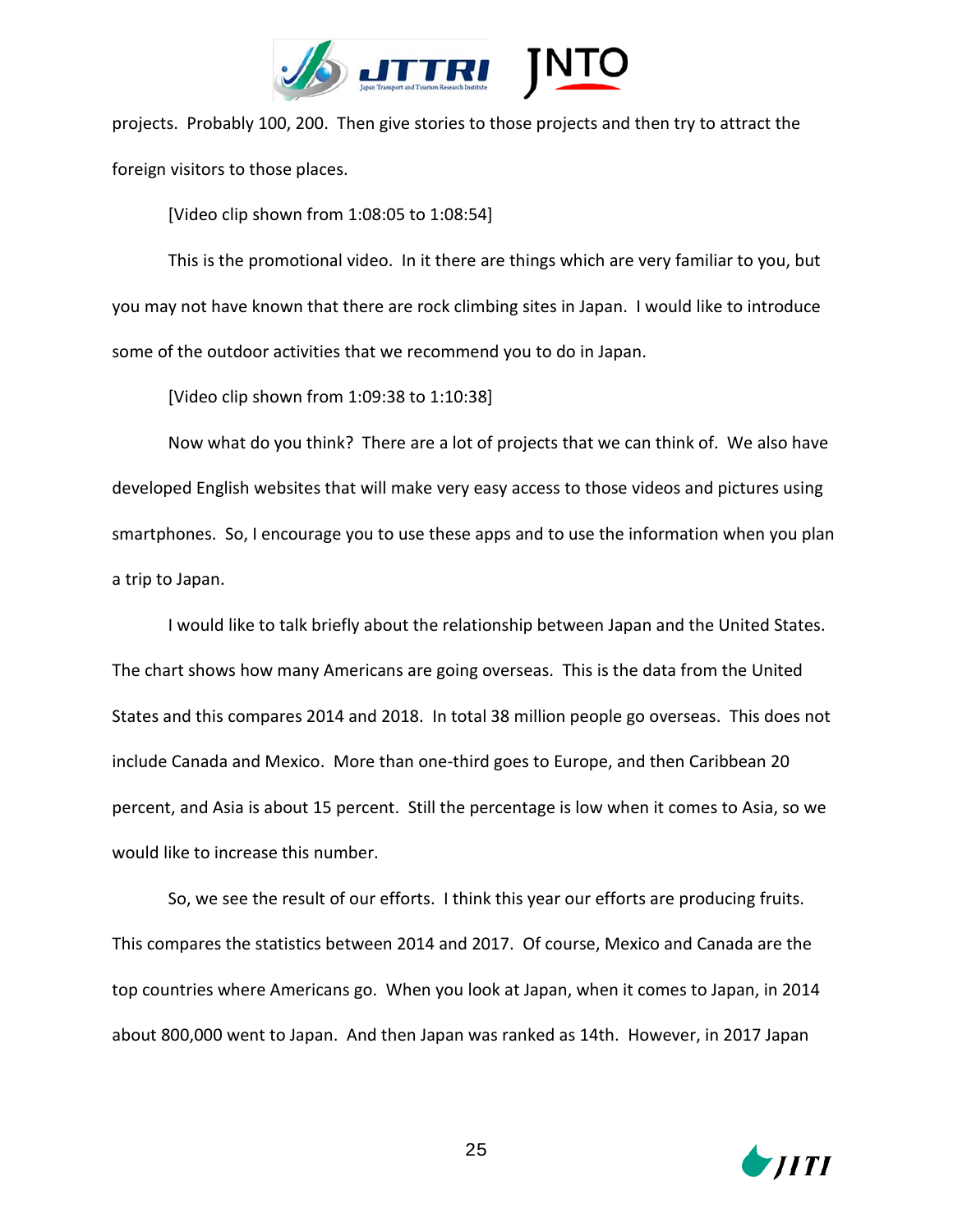

became 11th. In total 1.15 million people from the United States went to Japan. So, this means four times as many compared to 2014. So, we would like to increase this number as well.

This also is the data with respect to the U.S. visitors. In total 1.5 million visitors came from the United States. This number includes business people as well tourists. Blue shows business and the light green shows tourists. So, we are seeing a dramatic increase of tourists coming from the United States to Japan. The business visitors, still relatively high. However, if you look at the proportion between business visitors and then tourists, you can see that the number of tourists is increasing much more so than the business visitors.

So, what are the expectations the tourists have before the visit and after the visit? For example, tradition, culture, and history before the visit. About 40 percent. But after the visit, it has grown by 10 percent. Close to 50 percent. The last one, appreciating four seasons, before the visit -- it has increased from 18.5 percent to the 40.17 percent. This includes cherry blossom, the change of foliage, and the scenery in rural area so after the visit many people begin to get interested in those things.

The other thing is cruise. Well, cruise was very unfamiliar in Japan for a long time. We really haven't much of cruise which visit from port-to-port. The foreigners, they fly to Japan first. Then of course in Japan, Tokyo and Kyoto are the most famous cities. But they can either go to the ports of Miyako, or Kushiro, or Niigata. The cruise ship goes around Japan. In order for a cruise ship to come to the ports, the ports' infrastructure need to be improved. We think that this is very promising in the future when it comes to tourism.

Currently also air services are very important. Currently more than 500 nonstop flights between Japan and the United States. There will be more slots available in Haneda Airport, so